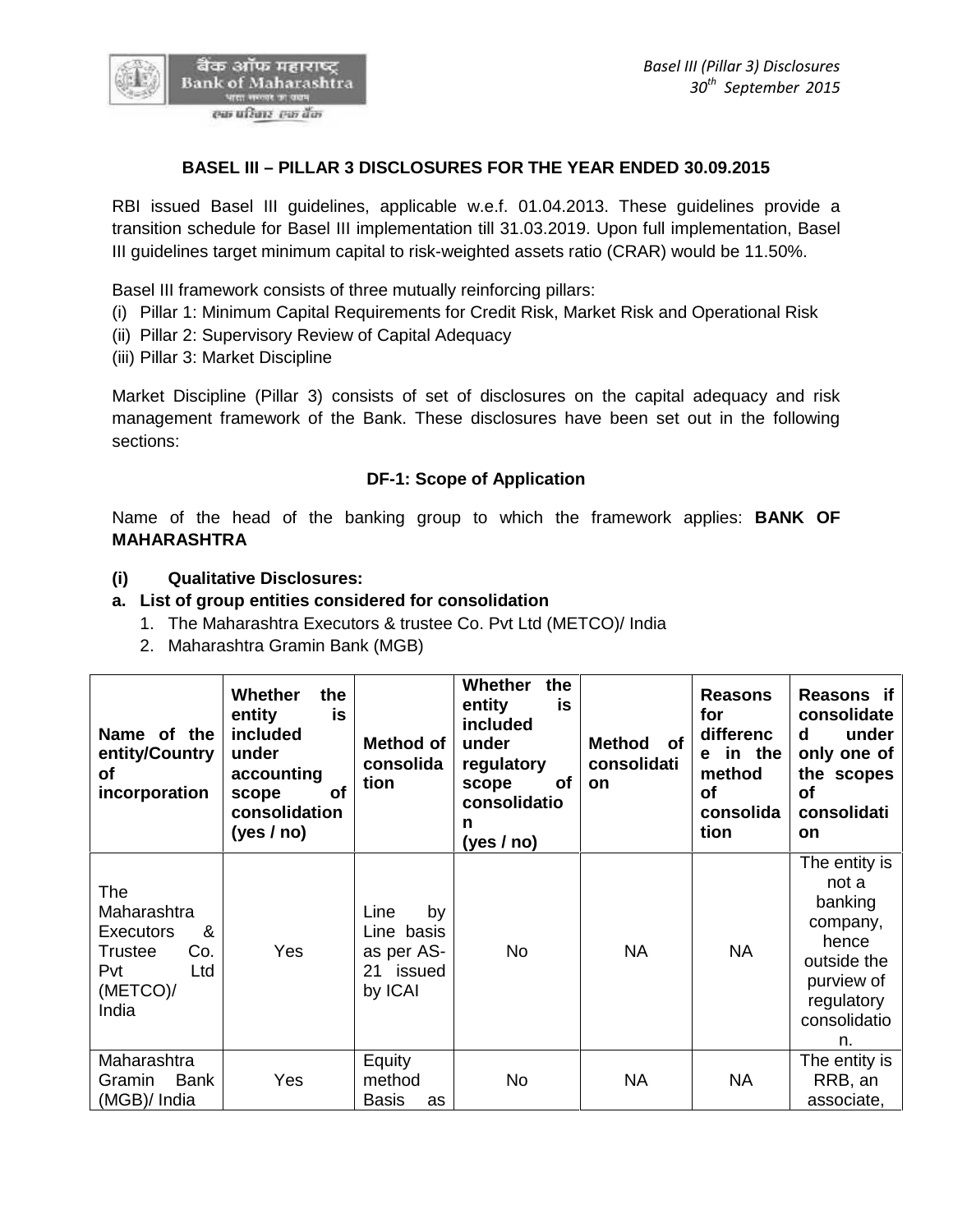

| per AS-23   | hence        |
|-------------|--------------|
| issued by   | outside the  |
| <b>ICAI</b> | perview of   |
|             | regulatory   |
|             | consolidatio |
|             | n.           |
|             | Investment   |
|             | is risk      |
|             | weighted at  |
|             | 250%.        |

**b. List of group entities not considered for consolidation both under the accounting and regulatory scope of consolidation**

| Name of the<br>entity /<br><b>Country of</b><br>incorporation | <b>Principle</b><br>activity of<br>the entity | <b>Total Balance</b><br>sheet equity<br>(as stated in<br>the<br>accounting<br>balance sheet<br>of the legal<br>entity) | % of bank's<br>holding in<br>the total<br>equity | <b>Regulatory</b><br>treatment of<br>bank's<br>investments in<br>the capital<br>instruments of<br>the entity | <b>Total balance</b><br>sheet assets<br>(as stated in<br>the accounting<br>balance sheet<br>of the legal<br>entity) |
|---------------------------------------------------------------|-----------------------------------------------|------------------------------------------------------------------------------------------------------------------------|--------------------------------------------------|--------------------------------------------------------------------------------------------------------------|---------------------------------------------------------------------------------------------------------------------|
|                                                               |                                               |                                                                                                                        | <b>NIL</b>                                       |                                                                                                              |                                                                                                                     |

**(ii) Quantitative Disclosures**

# **c. List of group entities considered for consolidation (accounting)**

| Name of the entity /<br><b>Country of</b><br>incorporation                         | <b>Principle activity of</b><br>the entity | <b>Total Balance sheet</b><br>equity (as stated in<br>the accounting<br>balance sheet of the<br>legal entity) | <b>Total balance sheet</b><br>assets (as stated in<br>the accounting<br>balance sheet of the<br>legal entity) |
|------------------------------------------------------------------------------------|--------------------------------------------|---------------------------------------------------------------------------------------------------------------|---------------------------------------------------------------------------------------------------------------|
| The Maharashtra<br><b>Executors &amp; Trustee</b><br>Co. Pvt Ltd (METCO)/<br>India | Trusteeship                                | 212.76 lakhs<br>(BOM share 100%)                                                                              | 1058.89 Lakhs                                                                                                 |
| Maharashtra Gramin<br>Bank (MGB)                                                   | <b>Banking</b>                             | 33480.86 lakhs<br>(BOM share 35%)                                                                             | 632159.45 lakhs                                                                                               |

# **d. The aggregate amount of capital deficiencies in all subsidiaries which are not included in the regulatory scope of consolidation i.e. that are deducted:**

There is no capital deficiency in the subsidiary of the Bank which are not included in the regulatory scope of consolidation as of September 30, 2015.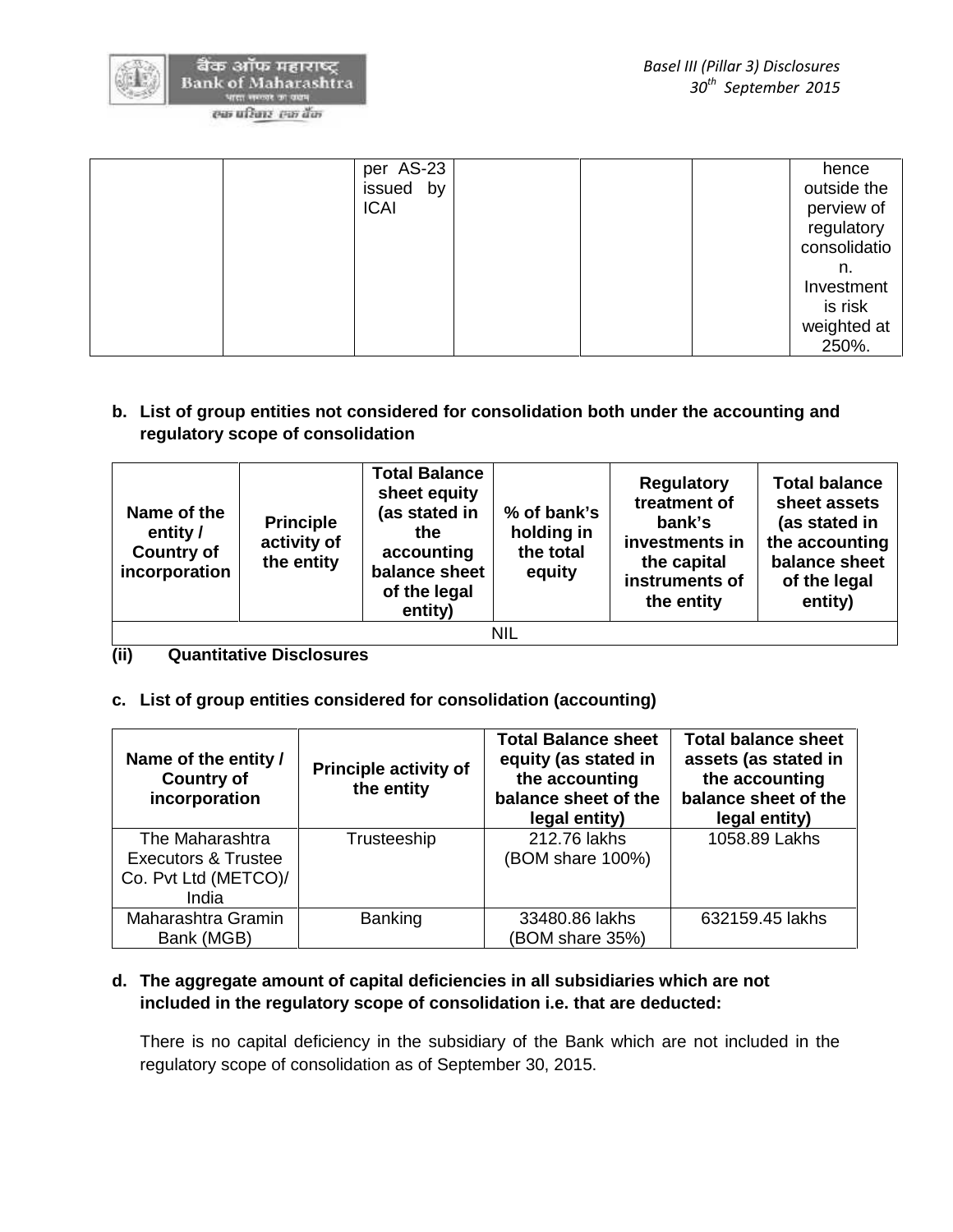

**e. The aggregate amounts (e.g. current book value) of the bank's total interests in insurance entities, which are risk weighted**

| Name of the entity /<br><b>Country of</b><br>incorporation   | <b>Principle</b><br>activity of the<br>entity | <b>Total Balance</b><br>sheet equity (as<br>stated in the<br>accounting<br>balance sheet of<br>the legal entity) | % of bank's<br>holding in<br>the total<br>equity /<br>proportion<br>of voting<br>power | Quantitative<br>impact<br>on regulatory capital<br>risk<br><b>of</b><br>using<br>weighting<br>method<br>versus using the full<br>deduction method |
|--------------------------------------------------------------|-----------------------------------------------|------------------------------------------------------------------------------------------------------------------|----------------------------------------------------------------------------------------|---------------------------------------------------------------------------------------------------------------------------------------------------|
| Bank is not having any subsidiary having insurance business. |                                               |                                                                                                                  |                                                                                        |                                                                                                                                                   |

**f. Any restrictions or impediments on transfer of funds or regulatory capital within the banking group**

There is no restriction or impediments on transfer of funds or regulatory capital within the Banking Group.

# **DF – 2: Capital Adequacy**

# **Qualitative Disclosures**

# **a. Capital Management**

The Bank has a process for assessing its overall capital adequacy in relation to the Bank's risk profile and a strategy for maintaining its capital levels. The process provides an assurance that the Bank has adequate capital to support all risks inherent to its business. The Bank actively manages its capital to meet regulatory norms by considering available options of raising capital.

# **Organisational Set-up:**

The Capital Management of the Bank is administered by Its Financial Management and Accounts Department in co-ordination with Integrated Risk Management Department under the supervision of the Board of Directors. The bank has also formed capital planning committee to provide guidance.

# **Internal Assessment of Capital:**

The Bank's Capital Management framework includes a comprehensive Internal Capital Adequacy Assessment Process (ICAAP) conducted annually which determines the adequate level of capitalisation for the Bank to meet regulatory norms and current and future business need, including under stressed scenarios. The ICAAP encompasses capital planning for two years time horizon, after the identification and evaluation of the significance of all risks that the Bank faces, which may have an adverse material impact on its financial position. The Bank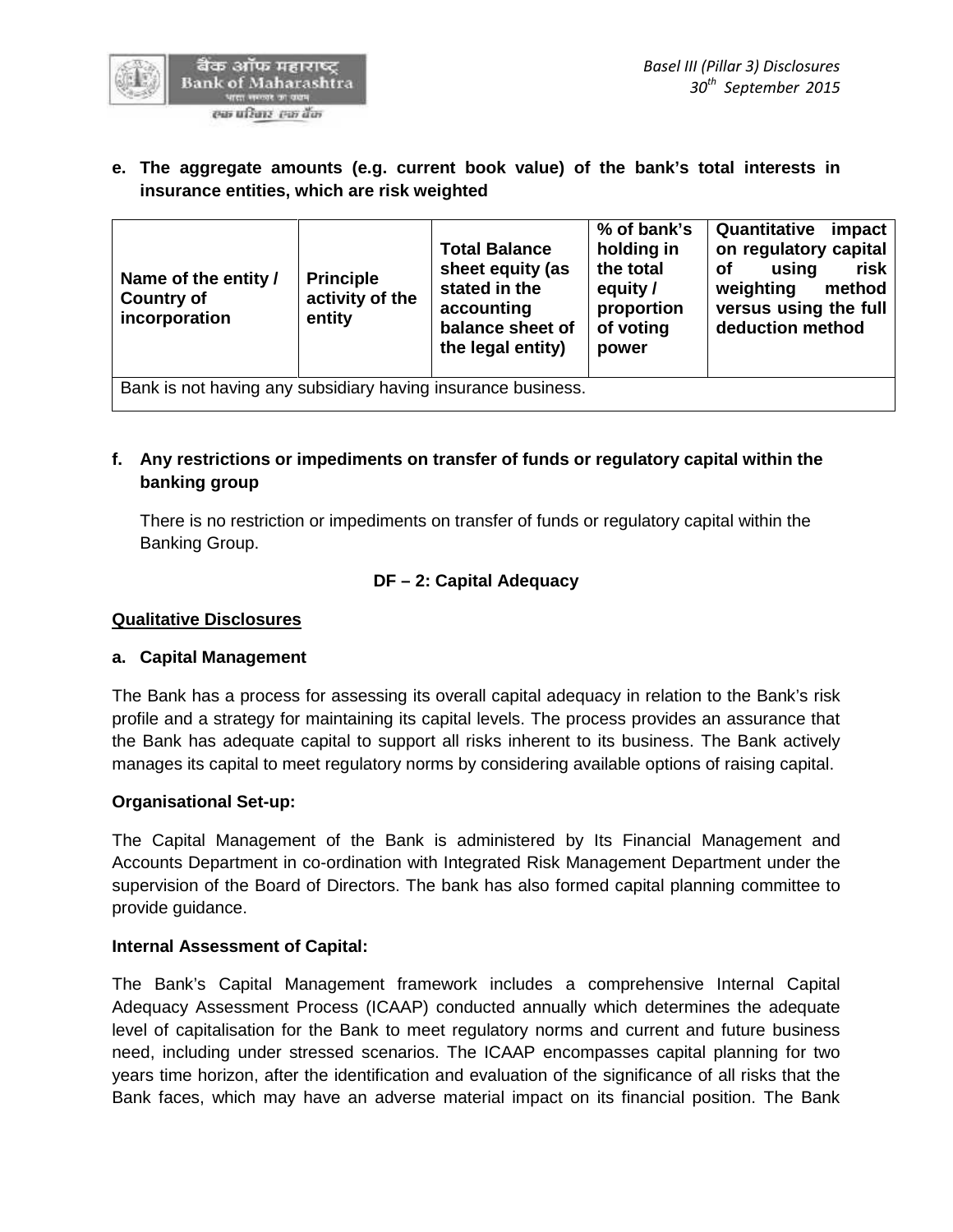

considers the following as risks it is exposed to in the normal course of its business and considers for capital planning:

- Credit Risk including residuary risk Settlement Risk
- 
- 
- Credit Concentration Risk **•** Strategic Risk
- 
- Country Risk **Country Risk Country Risk Country Risk Country Risk Country Risk**
- 
- 
- Market Risk **Interest Rate Risk on Banking Book**
- Operational Risk **Constanting Constanting Constanting Constanting Constanting Constanting Constanting Constanting Constanting Constanting Constanting Constanting Constanting Constanting Constanting Constanting Constantin** 
	-
- Liquidity Risk  **Pension Obligation Risk** 
	-
- Compliance Risk **Compliance Risk Compliance Risk Compliance** Risk of underestimation of Credit Risk under the Standardized approach

The Bank periodically assesses and refines its stress tests in an effort to ensure that the stress scenarios capture material risks as well as reflect possible extreme market moves that could arise as a result of business environment conditions. The stress tests are used in conjunction with the Bank's business plans for the purpose of capital planning.

# **Monitoring and Reporting:**

The Board of Directors of the Bank monitors the capital adequacy levels of the Bank. On a quarterly basis an analysis of the capital adequacy position and the risk weighted assets and an assessment of the various aspects of Basel III on capital and risk management as stipulated by RBI, are undertaken by the Board.

# **Quantitative Disclosures**

# b. **Capital Requirement**

The Bank's capital requirements have been computed using the Standardized Approach for Credit Risk, Standardized Duration Method for Market Risk and Basic Indicator Approach for Operational Risk. The minimum capital required to be held at 9.00% for credit, market and operational risks is given below:

(Amount in Rs million)

| Sr.<br>No. | <b>Particulars</b>                                                          | <b>Amount</b> | Amount   |
|------------|-----------------------------------------------------------------------------|---------------|----------|
| (A)        | <b>Capital Required for Credit Risk</b>                                     |               |          |
| (i)        | subject to Standardised<br>Portfolios<br>Approach @9%                       | 76267.25      |          |
| (ii)       | For Securitisation Exposure                                                 | 0.00          |          |
|            | Total capital charge for credit risks<br>under standardized approach (i+ii) |               | 76267.25 |
|            |                                                                             |               |          |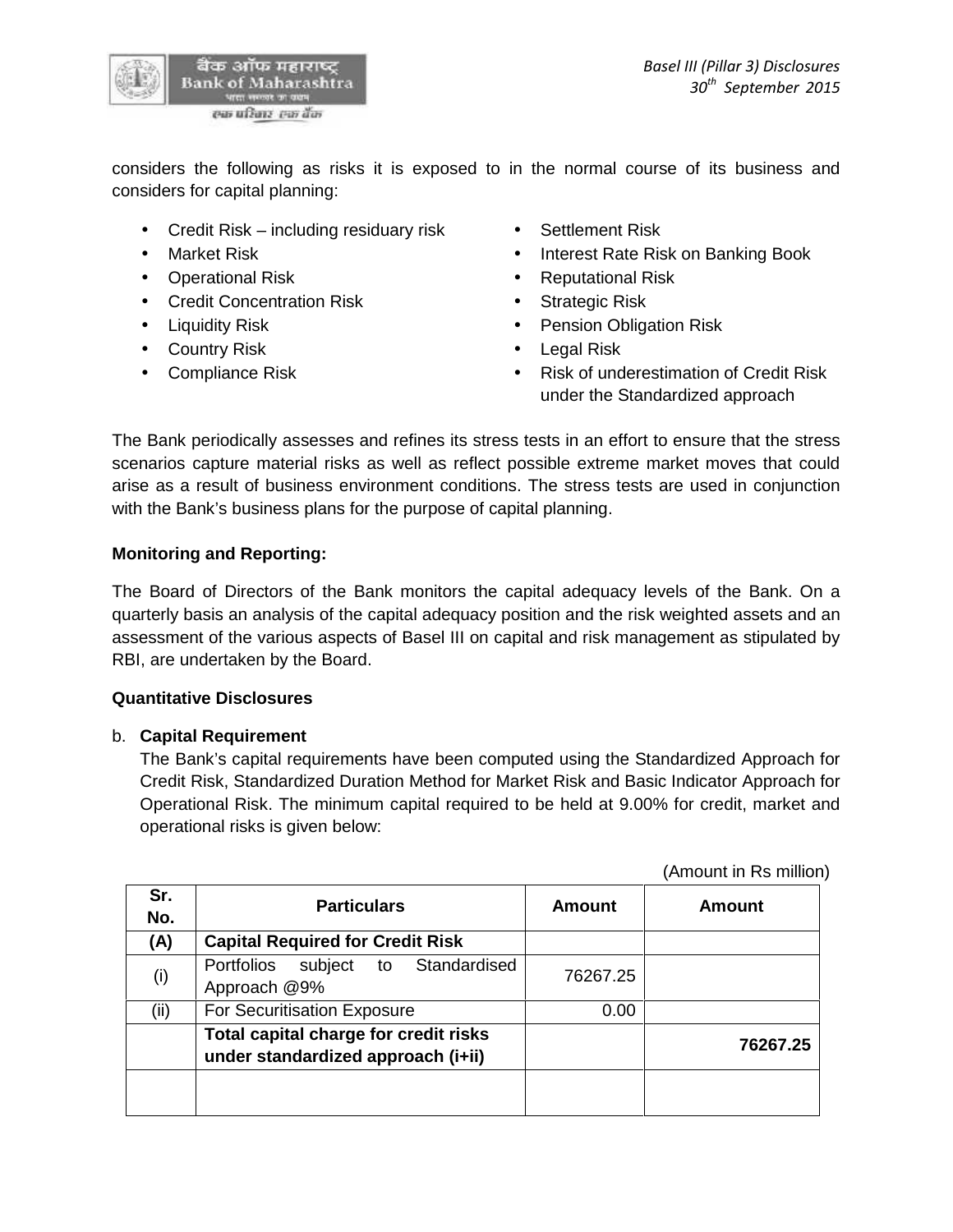

| (B)   | <b>Market Risk</b>                         |         |                   |
|-------|--------------------------------------------|---------|-------------------|
| (i)   | Interest Rate Risk                         | 3261.75 |                   |
| (ii)  | Foreign Exchange Risk (including Gold)     | 45.00   |                   |
| (iii) | <b>Equity Risk</b>                         | 615.13  |                   |
|       | Total capital charge for market risks      |         |                   |
|       | under standardized duration                |         | 3921.88           |
|       | approach (i+ii+iii)                        |         |                   |
|       |                                            |         |                   |
| (C)   | <b>Capital Charge for Operational Risk</b> |         |                   |
|       | <b>Under Basic Indicator Approach</b>      |         | 6542.00           |
|       | <b>Under The Standardized Approach</b>     |         | 6418.47           |
|       | (Parallel run)                             |         |                   |
|       |                                            |         |                   |
| (D)   | <b>Capital Ratios</b>                      |         | <b>Standalone</b> |
|       |                                            |         | (ln %)            |
|       | <b>Common Equity Tier 1 Capital Ratio</b>  |         | 7.14              |
|       | <b>Tier 1 Capital Ratio</b>                |         | 8.36              |
|       | <b>Total Capital Ratio( CRAR)</b>          |         | 11.23             |

# **Table DF-3: Credit Risk - General Disclosures**

#### **Qualitative Disclosures**

Credit Risk is defined as the possibility of losses associated with diminution in the credit quality of borrowers or counterparties. In a bank's portfolio, losses stem from outright default due to inability or unwillingness of a customer or counterparty to meet commitments in relation to lending, trading, settlement and other financial transactions.

#### **Organizational Structure for Credit Risk Management**

The Bank has comprehensive credit risk management architecture. The Board of Directors of the Bank endorses its Credit Risk strategy and approves the credit risk policies. The Board has formed committees to oversee the risk management processes, procedures and systems in the Bank. Risk Management Committee (RMC) is responsible for devising policy and strategy for credit risk management. For this purpose, committee co-ordinates with Credit Risk Management Committee (CRMC) of the Bank. CRMC is responsible for overseeing implementation of credit risk management framework across the Bank and providing recommendations to the RMC.

# **Policy & Strategy**

The Bank has been following a conservative risk philosophy. The important aspects of the risk philosophy are embodied in various policies, circulars, guidelines etc. The business objectives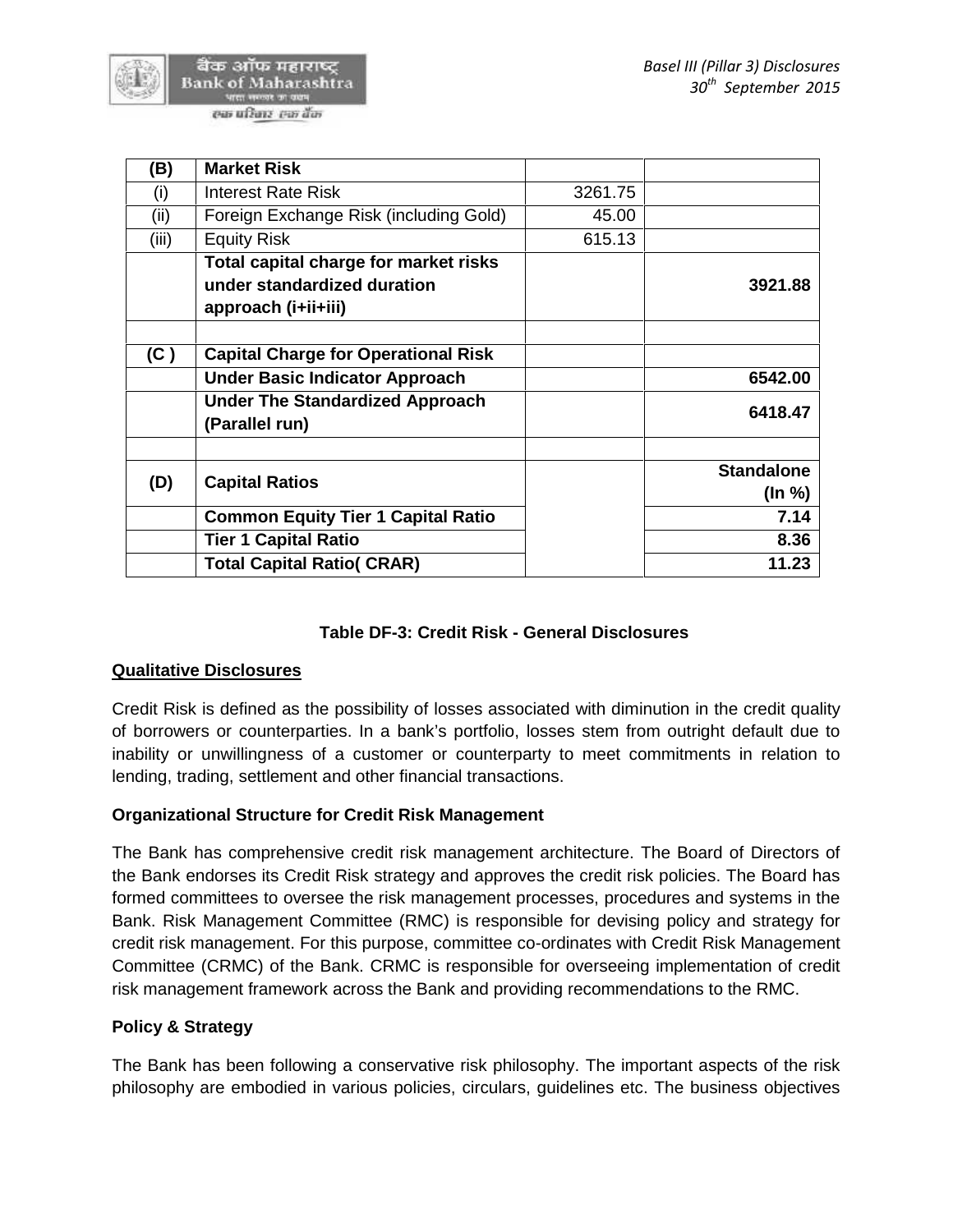

and the strategy of the Bank are decided taking into account the profit considerations, the level of various risks faced, level of capital, market scenario and competition. The Bank is conscious of its asset quality and earnings and judiciously matches profit maximization with risk control.

The Bank has put in place the following policies approved by the Board.

- i) Lending & Loan Review Policy
- ii) Credit Risk Management Policy
- iii) Credit Risk Mitigation Techniques & Collateral Management
- iv) Investment Management Policy & Investment Risk Management Policy

The Lending & Loan Review Policy, Credit Risk Management Policy documents define organizational structure, role and responsibilities and, the processes and tools whereby the credit risks carried by the Bank can be identified, quantified and managed within the framework that the Bank considers consistent with its mandate and risk appetite. The policies prescribe various prudential and exposure limits, collateral standards, financial benchmarks for the purpose of credit risk management. The policy on Credit Risk Mitigation Techniques & Collateral Management lays down the details of eligible collaterals for credit risk mitigation under Basel III framework. The Investment Management Policy & Investment Risk Management Policy forms an integral part of credit risk in the Bank.

#### **Systems / Process / tools for Credit Risk Management**

**Credit Appraisal standards:** The Bank has in place proactive credit risk management practices like consistent standard for the credit origination, maintenance and documentation for all credit exposures including off balance sheet items. Systems of periodic reviews, periodic inspections and collateral management systems are in place.

**Exposure Limits:** Credit risk limits including single / group borrower limits, substantial exposure limits, exposure limits in respect of sectors / industries are in place. The exposure vis-à-vis the limits are monitored.

**Credit Approval Committees:** Credit Approval committees have been constituted at various levels covering very large branches / Zonal offices / Head Office for considering fresh / existing proposals with or without enhancement. A structure namely, New Business Group (NBG) is in place at Head Office level for considering in-principle approval for taking up fresh credit proposal above a specified cut-off. Bank has also setup centralized processing cells for considering credit proposals above specified limits.

**Sanctioning Powers:** The Bank follows a well-defined multi-layered discretionary power structure for sanctioning of loans. Higher sanctioning powers are delegated to sanctioning authorities for sanctioning loans and advances to better rated customers in line with RBI guidelines. In respect of high value loans, committee approach is adopted.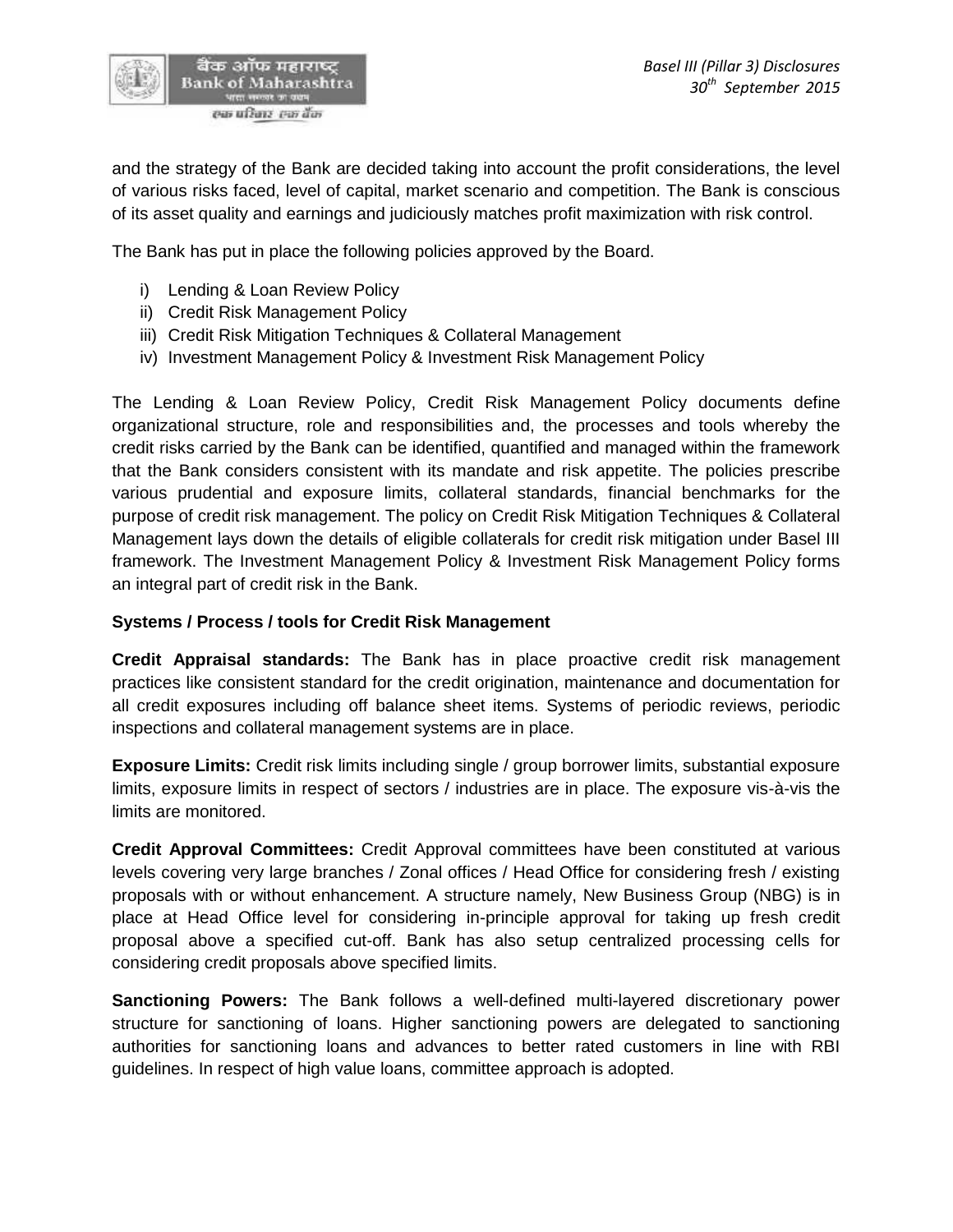

**Credit Risk Rating and Appraisal Process:** The Bank manages its credit risk through continuous measuring and monitoring of risks at each obligor (borrower) and portfolio level. The Bank has in place an internal credit risk rating framework and well established standardized credit appraisal / approval processes. Credit risk rating enables the Bank to accurately assess the risk in a credit proposition and take a decision to accept or reject the proposal based on the risk appetite of the Bank. It also enables risk pricing of credit facilities for risk return trade off.

As a measure of robust credit risk management practices, the Bank has in place a framework for approval of credit risk ratings. Rating for every borrower is reviewed at least once in a year. Credit risk rating, as a concept, has been well internalized in the Bank.

**Loan review Mechanism:** The objectives of the Loan Review Mechanism are:

- i) To ensure that credit decisions by various authorities are in conformity with the Bank's Lending Policy and delegated lending powers.
- ii) To ensure that stipulated terms & conditions of sanction are complied with and various post sanction follow up, monitoring and supervision measures prescribed by the Bank are adhered to.
- iii) To ensure that all credit facilities are reviewed / renewed well in time so as to revise the risk perception and take necessary corrective action if necessary, immediately.
- iv) To aim at achieving maintenance of standard assets quality and up gradation in non performing assets (NPAs) so as to have a favourable impact on profitability of the Bank through prevention / reduction / up gradation of NPAs.
- v) To assess the health of credit portfolio of the Bank and to apprise the Top Management about the same from time to time.

Checks and balances viz. separation of credit risk management from credit sanctions, system of assigning credit risk rating, validation of ratings, mechanism to price credit facilities depending on risk rating of customer, credit audit etc. are in place. Minimum entry level rating benchmarks are stipulated. A suitable mechanism is in place to monitor aggregate exposure on other banks and country exposures. A diversified credit portfolio is maintained and a system to conduct regular analysis of portfolio so as to ensure ongoing control of credit concentration is in place.

# **Loans past due and Impaired:**

The regulatory guidelines are adhered to in respect of income recognition, asset classification and provisioning, the Bank considers following categories of loans and advances as Non performing Assets, wherein:

- Interest and/or installment of principal remain overdue for a period of more than 90 days in respect of a Term Loan
- The account remains 'out of order' in respect of an Overdraft/Cash Credit (OD/CC)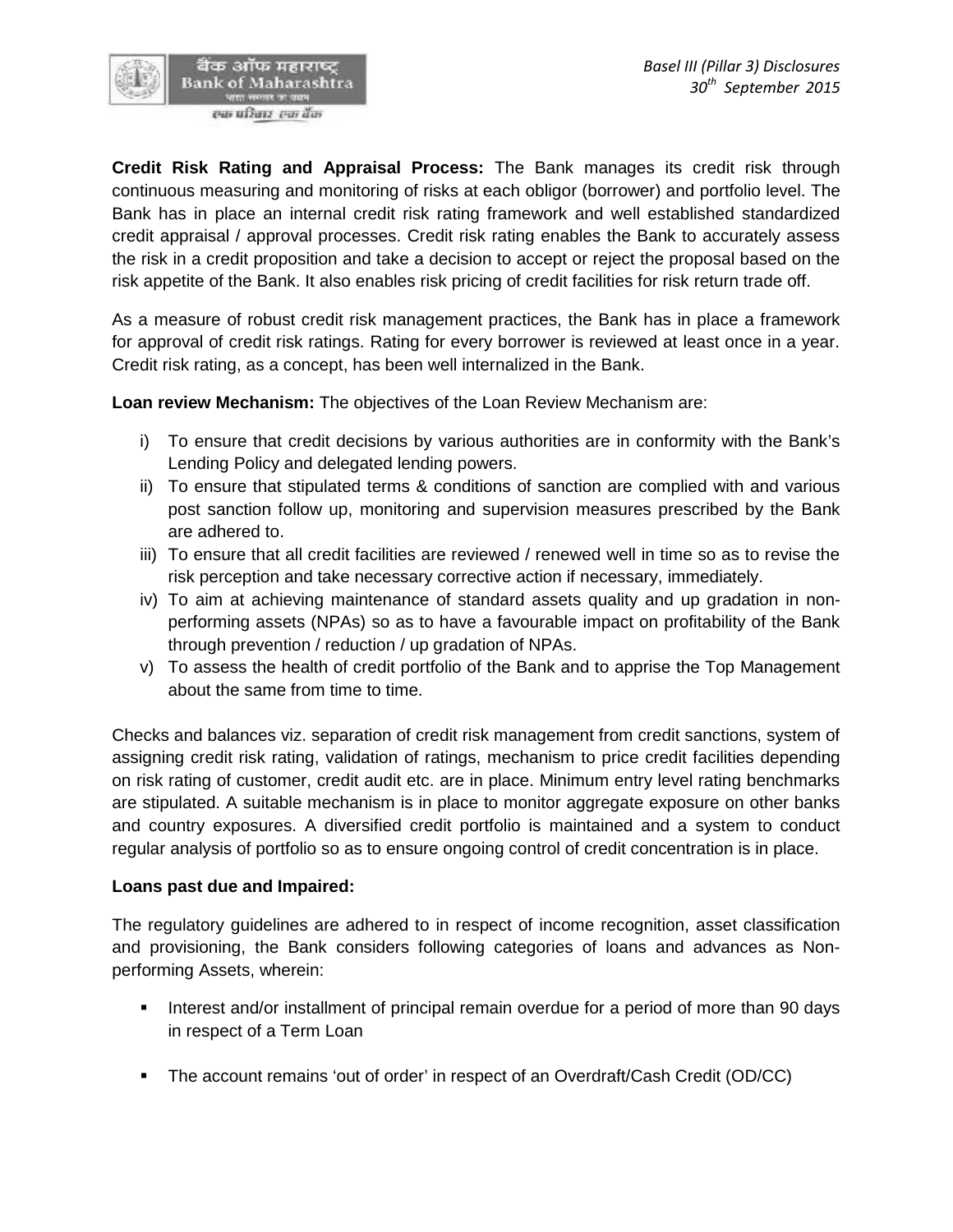

- The bill remains overdue for a period of more than 90 days in the case of Bills Purchased and Discounted
- In case of agricultural advances, interest and/or installment of principal remains overdue for 2 crop seasons (in respect of short duration crops) & 1 crop season (in respect of long duration crops).
- Any amount receivable that remains overdue for a period of more than 90 days in respect of other accounts.

**'Out of Order' status:** An account is treated as **'out of order'** if the outstanding balance remains continuously in excess of the sanctioned limit/drawing power. In cases where the outstanding balance in the principal operating account is less than the sanctioned limit/drawing power, but there are no credits continuously for 90 days as on the date of Balance Sheet or credits are not enough to cover the interest debited during the same period, these accounts are also treated as **'out of order'**.

**Overdue:** Any amount due to the bank under any credit facility is 'overdue' if it is not paid on the due date fixed by the bank.

# **Quantitative Disclosures**

**1. The Total Gross Credit exposure:**

|                        | (Amount in Rs million) |  |  |
|------------------------|------------------------|--|--|
| 30.09.2015<br>Category |                        |  |  |
| Fund Based             | 1160339.32             |  |  |
| Non-Fund Based         | 169748.24              |  |  |

# **2. The Geographic Distribution of credit exposure is:**

|                   | (Amount in Rs million) |                 |  |  |
|-------------------|------------------------|-----------------|--|--|
|                   | 30.09.2015             |                 |  |  |
| Category          | <b>Overseas</b>        | <b>Domestic</b> |  |  |
| <b>Fund Based</b> | ΝIΙ                    | 1160339.32      |  |  |
| Non-Fund Based    | NII                    | 169748.24       |  |  |

#### **3. Industry-wide Distribution:**

(Amount in Rs million)

| Sr.<br>No. | <b>Industry</b>                             |         | <b>Funded Exposure</b> | <b>Non-Fund Exposure</b> |         |
|------------|---------------------------------------------|---------|------------------------|--------------------------|---------|
| 2.1        | <b>Mining and Quarrying (incl.</b><br>Coal) |         | 12305.80               |                          | 5939.50 |
| 2.2        | <b>Food Processing</b>                      |         | 17033.30               |                          | 286.00  |
| 2.2.1      | Sugar                                       | 8771.10 |                        | 0.70                     |         |
| 2.2.2      | Edible Oil and Vanaspati                    | 821.00  |                        | 0.00                     |         |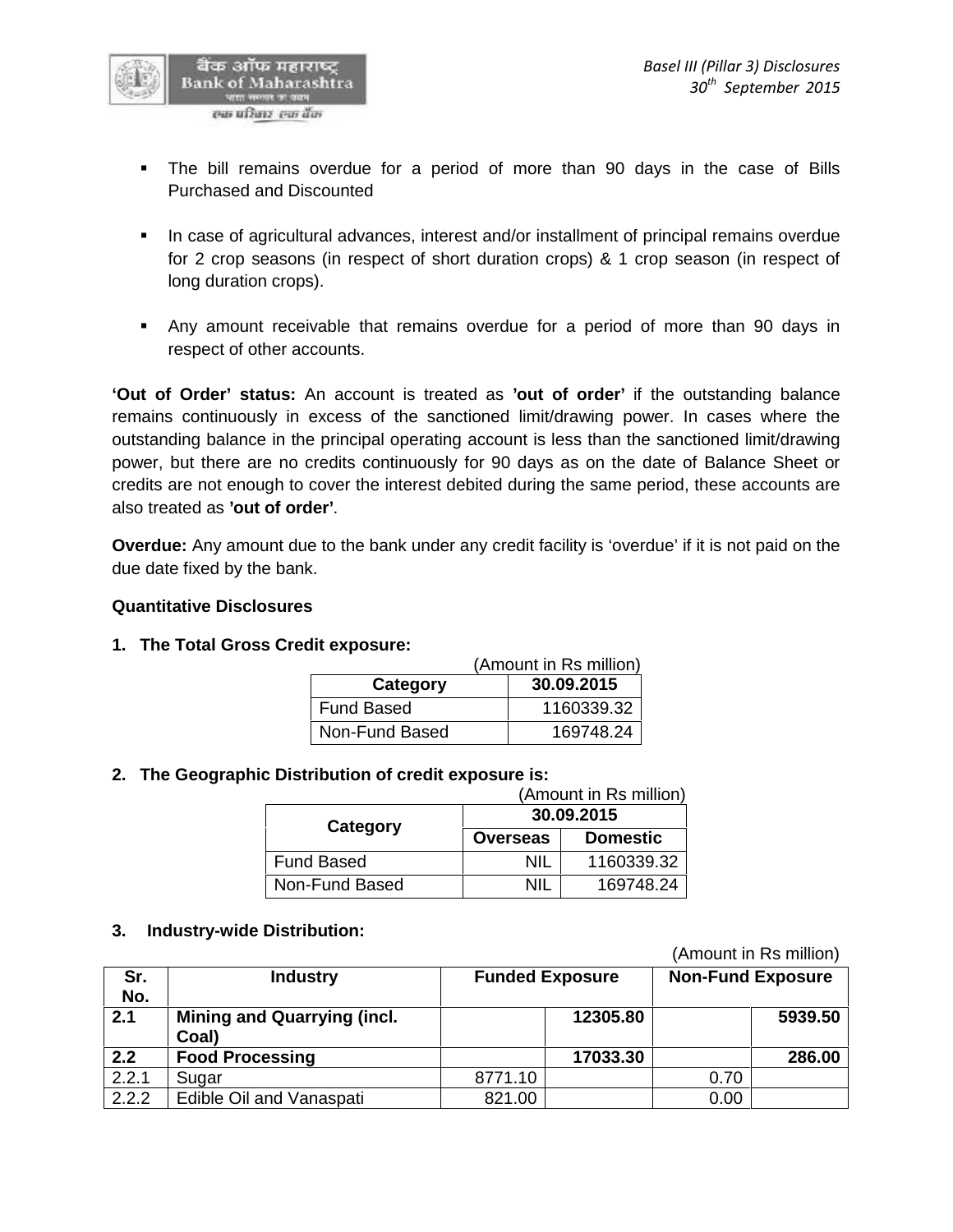

| Sr.    | <b>Industry</b>                                             | <b>Funded Exposure</b> |           | <b>Non-Fund Exposure</b> |          |
|--------|-------------------------------------------------------------|------------------------|-----------|--------------------------|----------|
| No.    |                                                             |                        |           |                          |          |
| 2.2.3  | Tea                                                         | 57.50                  |           | 0.50                     |          |
| 2.2.4  | <b>Others</b>                                               | 7383.70                |           | 284.80                   |          |
| 2.3    | <b>Beverage and Tobacco</b>                                 |                        | 1584.90   |                          | 16.10    |
| 2.4    | <b>Textiles</b>                                             |                        | 29190.00  |                          | 7770.50  |
| 2.4.1  | <b>Cotton Textiles</b>                                      | 9820.70                |           | 788.90                   |          |
| 2.4.2  | <b>Jute Textiles</b>                                        | 173.10                 |           | 93.90                    |          |
| 2.4.3  | <b>Man-Made Textiles</b>                                    | 21.30                  |           | 6.90                     |          |
| 2.4.4  | <b>Other Textiles</b>                                       | 19174.90               |           | 6880.80                  |          |
| 2.5    | <b>Leather and Leather Products</b>                         |                        | 556.00    |                          | 43.10    |
| 2.6    | <b>Wood and Wood Products</b>                               |                        | 1324.70   |                          | 267.20   |
| 2.7    | <b>Paper and Paper Products</b>                             |                        | 4430.30   |                          | 727.30   |
| 2.8    | <b>Petroleum, Coal Products and</b>                         |                        | 28321.20  |                          | 1420.70  |
|        | <b>Nuclear Fuels of which:</b>                              |                        |           |                          |          |
| 2.8.1  | Petroleum                                                   | 26399.00               |           | 22.00                    |          |
| 2.9    | <b>Chemicals and Chemical</b>                               |                        | 19233.50  |                          | 2853.40  |
|        | <b>Products</b>                                             |                        |           |                          |          |
| 2.9.1  | Fertiliser                                                  | 2770.30                |           | 738.10                   |          |
| 2.9.2  | Drugs & Pharmaceuticals                                     | 9152.20                |           | 928.50                   |          |
| 2.9.3  | <b>Petro Chemicals</b>                                      | 5916.20                |           | 965.50                   |          |
| 2.9.4  | <b>Others</b>                                               | 1394.80                |           | 221.30                   |          |
| 2.10   | Rubber, Plastic & their<br><b>Products</b>                  |                        | 5050.10   |                          | 1427.20  |
| 2.11   | <b>Glass &amp; Glassware</b>                                |                        | 1360.50   |                          | 146.80   |
| 2.12   | <b>Cement &amp; Cement Products</b>                         |                        | 12984.60  |                          | 370.90   |
| 2.13   | <b>Basic Metal &amp; Metal Product</b>                      |                        | 60779.10  |                          | 14023.70 |
| 2.13.1 | Iron & Steel                                                | 35744.50               |           | 5288.10                  |          |
| 2.13.2 | <b>Other Metal &amp; Metal</b>                              | 25034.60               |           | 8735.60                  |          |
|        | Product                                                     |                        |           |                          |          |
| 2.14   | <b>All Engineering</b>                                      |                        | 41859.70  |                          | 25541.10 |
| 2.14.1 | Electronics                                                 | 9614.80                |           | 5013.60                  |          |
| 2.14.2 | <b>Others</b>                                               | 32244.90               |           | 20527.50                 |          |
| 2.15   | <b>Vehicles, Vehicle Parts &amp;</b><br>Transport Equipment |                        | 18971.80  |                          | 1359.80  |
| 2.16   | <b>Gems &amp; Jewellery</b>                                 |                        | 6795.70   |                          | 734.40   |
| 2.17   | <b>Construction (other than</b><br>Infrastructure)          |                        | 54.40     |                          | 0.70     |
| 2.18   | Infrastructure                                              |                        | 151786.10 |                          | 24911.40 |
| 2.18.1 | Power                                                       | 102819.70              |           | 9325.70                  |          |
| 2.18.2 | Telecommunication                                           | 2510.20                |           | 70.20                    |          |
| 2.18.3 | Roads                                                       | 26491.40               |           | 9847.10                  |          |
| 2.18.4 | Airports                                                    | 3052.70                |           | 0.00                     |          |
| 2.18.5 | Ports                                                       | 5069.20                |           | 0.00                     |          |
| 2.18.6 | Railways (other than<br>Indian Railways)                    | 98.90                  |           | 133.90                   |          |
| 2.18.7 | Other Infrastructure                                        | 11744.00               |           | 5534.50                  |          |
|        |                                                             |                        |           |                          |          |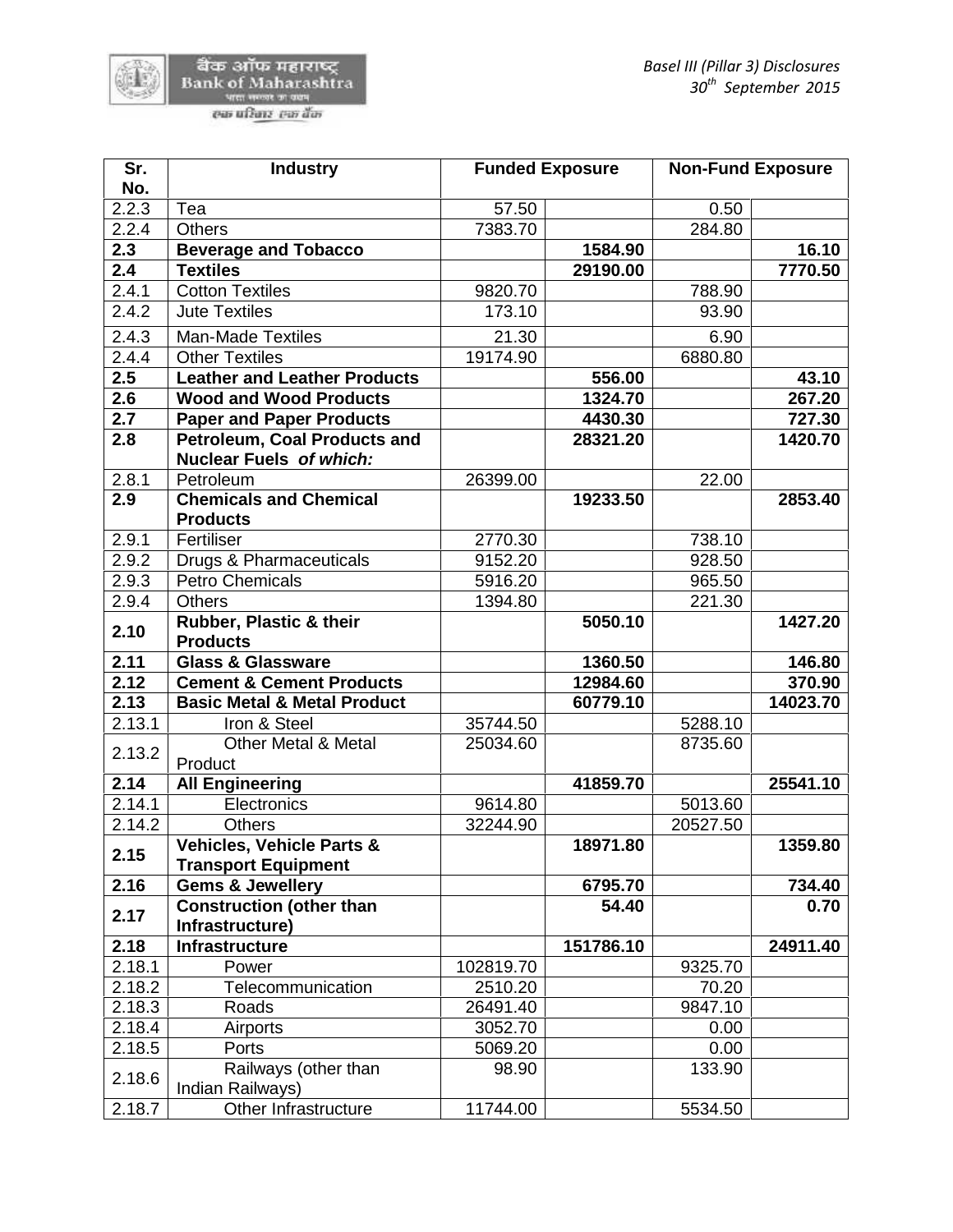| Sr.  | <b>Industry</b>                 | <b>Funded Exposure</b> | <b>Non-Fund Exposure</b> |
|------|---------------------------------|------------------------|--------------------------|
| No.  |                                 |                        |                          |
| 2.19 | <b>Other Industries</b>         | 6406.50                | 3248.40                  |
| 2.20 | <b>Residuary Other Advances</b> | 740311.10              | 78660.04                 |
|      | Total                           | 1160339.32             | 169748.24                |

**Industry having more than 5% of gross credit exposure**

| <b>Industry</b> | % of Exposure |
|-----------------|---------------|
| 'ower           | 120I          |

# **4. The Residual Maturity break down of Assets:**

|                                 |                    |                 | (Amount in Rs million)                   |
|---------------------------------|--------------------|-----------------|------------------------------------------|
| <b>Maturity Pattern</b>         | <b>Investments</b> | <b>Advances</b> | <b>Foreign Currency</b><br><b>Assets</b> |
| 1 days                          | 2959.7             | 13614.4         | 13055.58                                 |
| 2 to 7 days                     | 11723.6            | 17383.7         | 8809.25                                  |
| 8 to 14 days                    | 7085.9             | 19687.9         | 308.10                                   |
| 15 to 28 days                   | 4844.7             | 20975.1         | 816.27                                   |
| 29 days to 3 months             | 2525.2             | 71556.4         | 20945.42                                 |
| Over 3 months and upto 6 months | 1205.3             | 63868.3         | 19776.29                                 |
| Over 6 months and upto 1 year   | 13336.7            | 86657.8         | 31576.58                                 |
| Over 1 year and upto 3 years    | 46124.8            | 429054.4        | 393.37                                   |
| Over 3 years and upto 5 years   | 79661.5            | 170280.8        | 0.00                                     |
| Over 5 years                    | 183805.2           | 107842.4        | 0.00                                     |
| <b>Total</b>                    | 353272.6           | 1000921.2       | 95680.86                                 |

#### **5. Disclosures for NPAs & NPIs :**

|                                   | (Amount in Rs million) |
|-----------------------------------|------------------------|
|                                   | 30.09.2015             |
| <b>Gross NPA</b><br>(A)           |                        |
| Sub-standard                      | 43251.50               |
| Doubtful 1                        | 17716.12               |
| Doubtful 2                        | 14352.13               |
| Doubtful 3                        | 384.98                 |
| <b>Loss</b>                       | 4158.68                |
| <b>Total</b>                      | 79863.41               |
| <b>Net NPA</b><br>(B)             | 54424.60               |
| <b>NPA Ratios</b><br>(C)          |                        |
| % of Gross NPAs to Gross Advances | 7.98%                  |
| % of Net NPAs to Net Advances     | 5.59%                  |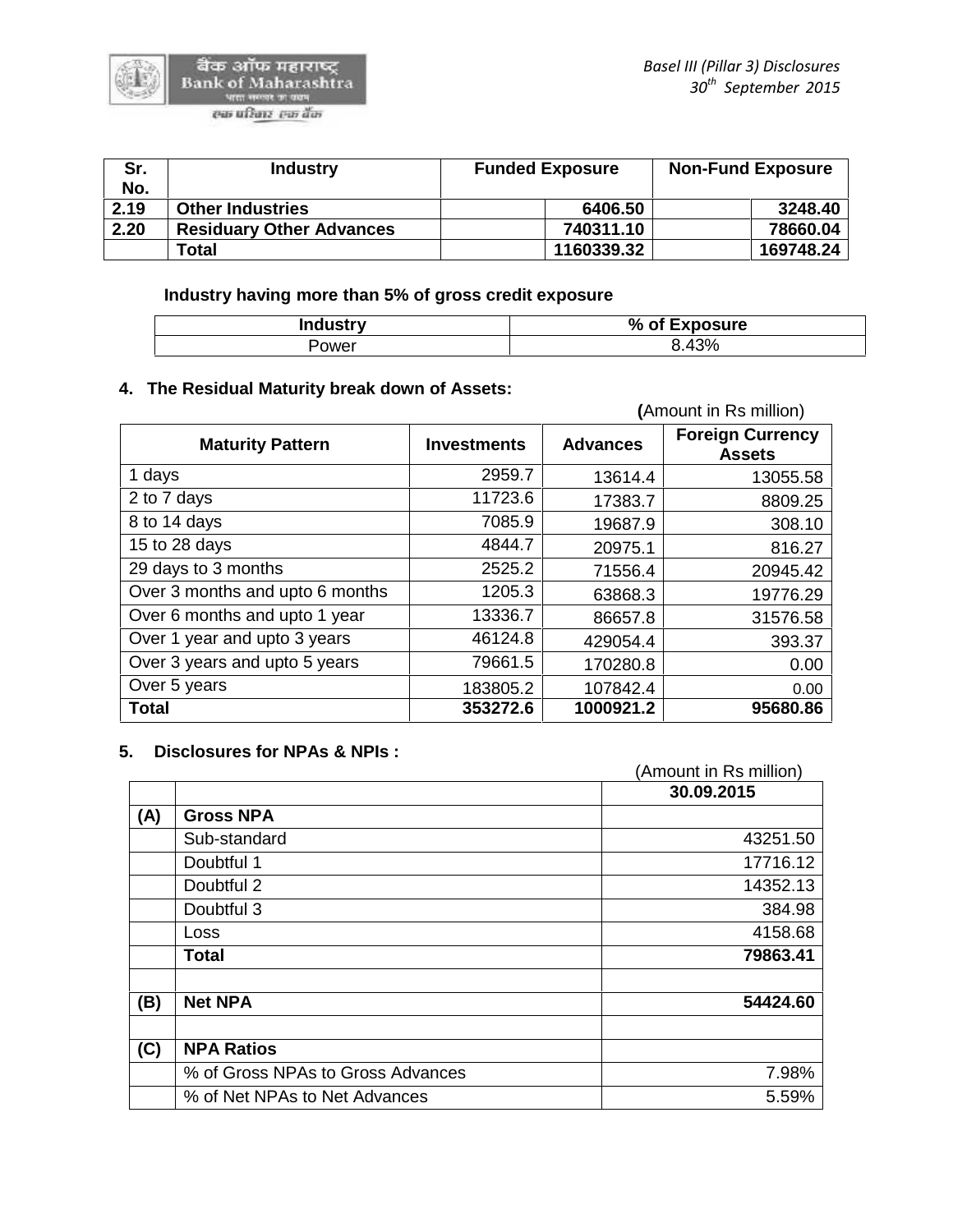

4

| (D)            | The movement of Gross NPA                                      |                 |                 |
|----------------|----------------------------------------------------------------|-----------------|-----------------|
| $\mathbf{I}$   | <b>Opening Balance</b>                                         |                 | 64020.60        |
| $\mathbf{I}$   | Add:-Addition during the period                                |                 | 29328.18        |
| III            | Less:- Reduction during the period                             |                 | 13485.37        |
|                | Closing balance as at the end of the year (i +ii-iii)          |                 | 79863.41        |
| (E)            | The movement of provision                                      |                 |                 |
| <b>E1</b>      | <b>Specific Provision</b>                                      |                 |                 |
| i.             | <b>Opening Balance</b>                                         |                 | 19775.05        |
| ii.            | Provisions made during the period                              |                 | 10746.20        |
| iii.           | Write-off made during the period                               |                 | 7560.30         |
| iv.            | Write-back of excess provisions                                |                 | 0.00            |
| v.             | Any other adjustments including transfer between<br>provisions |                 | 0.00            |
| vi.            | Closing Balance (i+ii-iii-iv(+/-v)                             |                 | 22960.95        |
|                | <b>General Provisions</b>                                      |                 |                 |
| E <sub>2</sub> |                                                                |                 |                 |
| i.             | <b>Opening Balance</b>                                         |                 | 1589.84         |
| ii.            | Provisions made during the period                              |                 | 0.00            |
| iii.           | Write-off made during the period                               |                 | 0.00            |
| iv.            | Write-back of excess provisions                                | 0.00            |                 |
| v.             | Any other adjustments including transfer between<br>provisions |                 | 0.00            |
| vi.            | Closing Balance (i+ii-iii-iv(+/-v)                             |                 | 1589.84         |
| (F)            | Write off during the quarter                                   |                 | 7560.30         |
|                |                                                                |                 |                 |
| (G)            | Recovery in the written off accounts during the<br>quarter     |                 | 277.70          |
| (H)            | <b>Industry-wise (Major Industries)</b>                        |                 |                 |
|                | Amount of NPAs                                                 |                 | 33825.60        |
|                | <b>Specific Provisions</b>                                     |                 | 8404.30         |
|                | <b>General Provisions</b>                                      |                 | 0.00            |
|                | Specific Provisions made during the quarter                    |                 | 0.00            |
|                | Write offs during the quarter                                  |                 | 0.00            |
| (1)            | Geographic wise (State-wise)                                   | <b>Domestic</b> | <b>Overseas</b> |
|                |                                                                |                 |                 |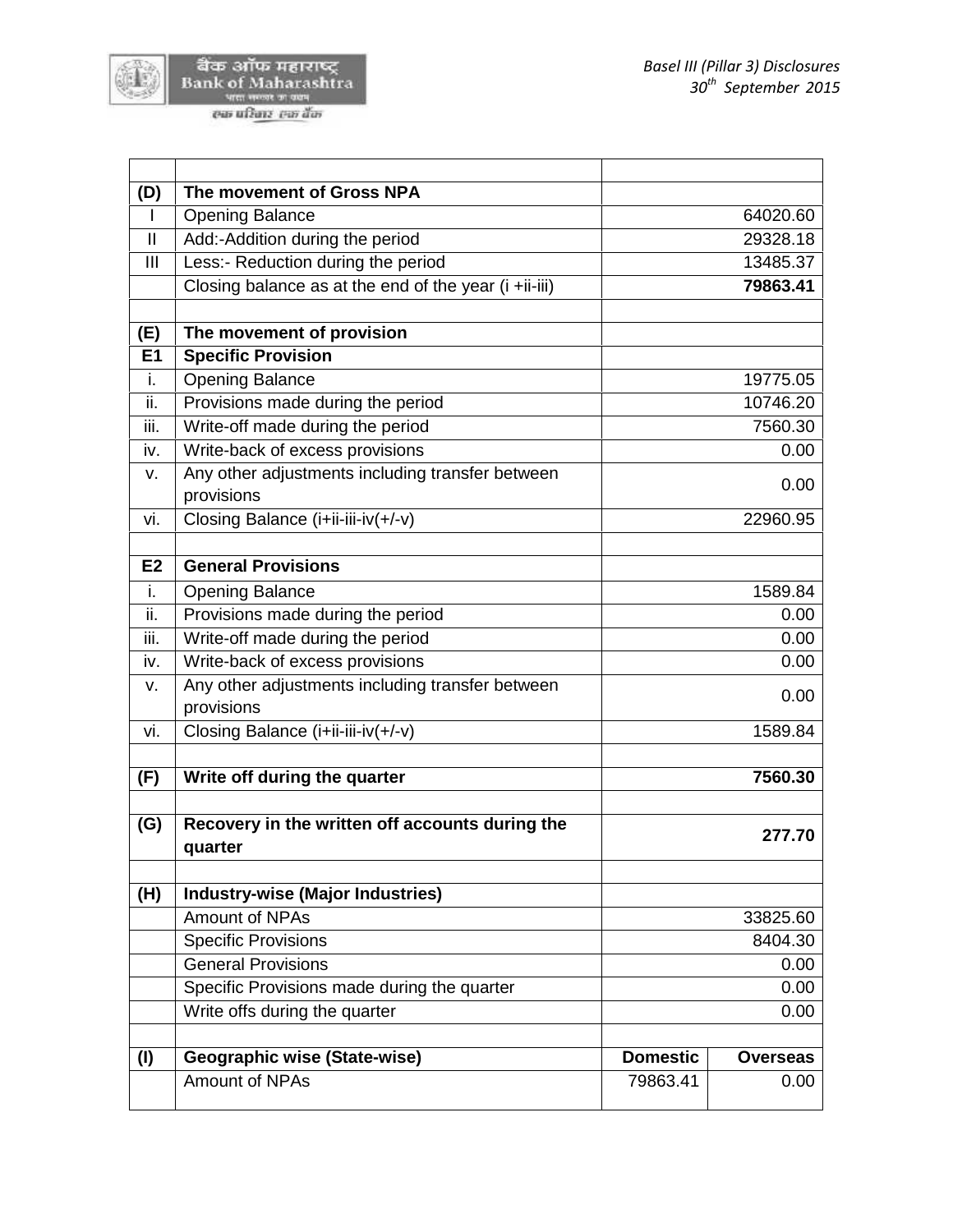

|                | If available, past due loans provided separately           | 0.00     | 0.00    |
|----------------|------------------------------------------------------------|----------|---------|
|                | <b>Specific Provisions</b>                                 | 22960.95 | 0.00    |
|                | <b>General Provisions</b>                                  | 0.00     | 0.00    |
|                | General Provisions not allocated to a geographical         | 1589.84  | 0.00    |
|                | area be disclosed separately                               |          |         |
|                |                                                            |          |         |
| $(\mathsf{U})$ | <b>Non Performing Investments (NPI)</b>                    |          | 1023.10 |
|                |                                                            |          |         |
| (K)            | <b>Provisions for NPI</b>                                  |          | 494.80  |
|                |                                                            |          |         |
| (L)            | The movement of provision for depreciation on              |          |         |
|                | (including<br>provision<br>investments<br>of<br><b>Non</b> |          |         |
|                | Performing Investments, MTM depreciation and               |          |         |
|                | <b>Restructured Investments)</b>                           |          |         |
|                | Opening balance                                            |          | 1460.67 |
| $\mathbf{I}$   | Provisions made during the period                          |          | 320.50  |
| Ш              | Write-off made during the period                           |          | 0.00    |
| IV             | Write-back of excess provision made during the<br>period   |          | 25.30   |
| $\vee$         | Provisions used during shifting                            |          | 0.00    |
|                | Closing balance (i+ii-iii-iv-v)                            |          | 1755.87 |
|                |                                                            |          |         |

# **6. Disclosures of Unhedged Foreign Currency Exposure (UFCE) :**

|         | (Amount in Rs million)                          |            |
|---------|-------------------------------------------------|------------|
| Sr. No. | <b>Particulars</b>                              | 30.09.2015 |
|         | Additional provisioning made on account of UFCE | 242.00     |
|         | Incremental Capital held on account of UFCE     | 421.15     |

# **Table DF-4 - Credit Risk: Portfolios Subject to the Standardized Approach**

#### **a. Qualitative Disclosures:**

#### **For portfolios under the Standardised Approach:**

The Bank uses the standardized approach to measure the capital requirements for credit risk. As per the Standardised Approach, Bank accepts rating of following RBI approved ECAI (External Credit Assessment Institution) for credit risk rating and has used these ratings for calculating risk weighted assets wherever such ratings are available.

- 1. Credit Rating Information Services of India Limited (CRISIL),
- 2. Credit Analysis and Research limited (CARE),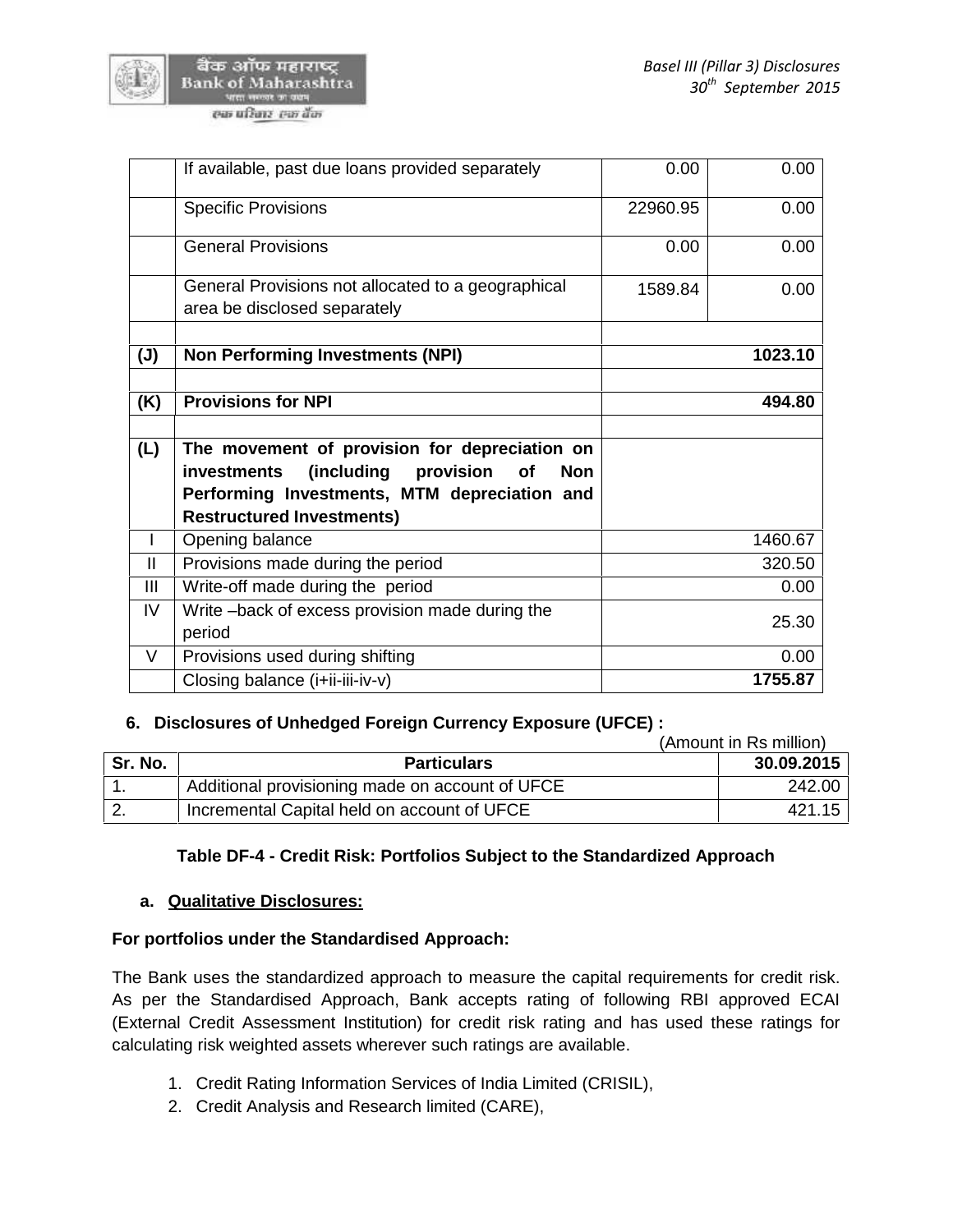

- 3. India Ratings,
- 4. ICRA Limited,
- 5. Brickwork,
- 6. SME Rating Agency of India Ltd. (SMERA)

# **Types of exposures for which each agency is used:**

The Bank has used the solicited ratings assigned by the above approved credit rating agencies for all eligible exposures, both the balance sheet and off balance sheet, whether short-term or long-term, in the manner permitted in the RBI guidelines on the New Capital Adequacy Framework (NCAF). The Bank has not made any discrimination among ratings assigned by these agencies nor has restricted their usage to any particular type of exposure.

The key aspects of the Bank's External Ratings application framework are as follows:

- The Bank shall use the ratings assigned by any of these credit rating agencies as solicited and accepted by the borrowers in line with RBI guidelines.
- Wherever available, the Bank uses facility rating or bank loan rating for risk weighting the borrower's exposures. Where issuer rating is available the Bank uses such ratings unless the bank loan is specifically rated.
- When a borrower is assigned a rating that maps to a risk weight of 150%, then this rating is applied on all the unrated facilities of the borrower and risk weighted at 150%.
- The RBI guidelines outline specific conditions for facilities that have multiple ratings. In this context, the lower rating, where there are two ratings and the second-lowest rating where there are two or more ratings are used for a given facility.
- While mapping/applying the ratings assigned by the credit rating agencies, the Bank is guided by Regulatory guidelines / Bank's Board approved policy.

# **b. Quantitative Disclosures:**

Exposure amounts as of 30.09.2015 after risk mitigation subject to the Standardized Approach, amount of a bank's outstandings (rated and unrated) disclosed under following major risk buckets:-

|         |                             | (Amount in Rs million) |
|---------|-----------------------------|------------------------|
| Sr. No. | <b>Particulars</b>          | Exposure               |
|         |                             | Outstanding            |
|         | Below 100 % risk weight     | 1179257.17             |
| ii      | 100 % risk weight           | 274492.53              |
| iίi     | More than 100 % risk weight | 246942.15              |
|         | sub total                   | 1700691.85             |
| iv      | <b>Deducted CRM Value</b>   | 43795.42               |
|         | <b>Total Exposure</b>       | 1744487.27             |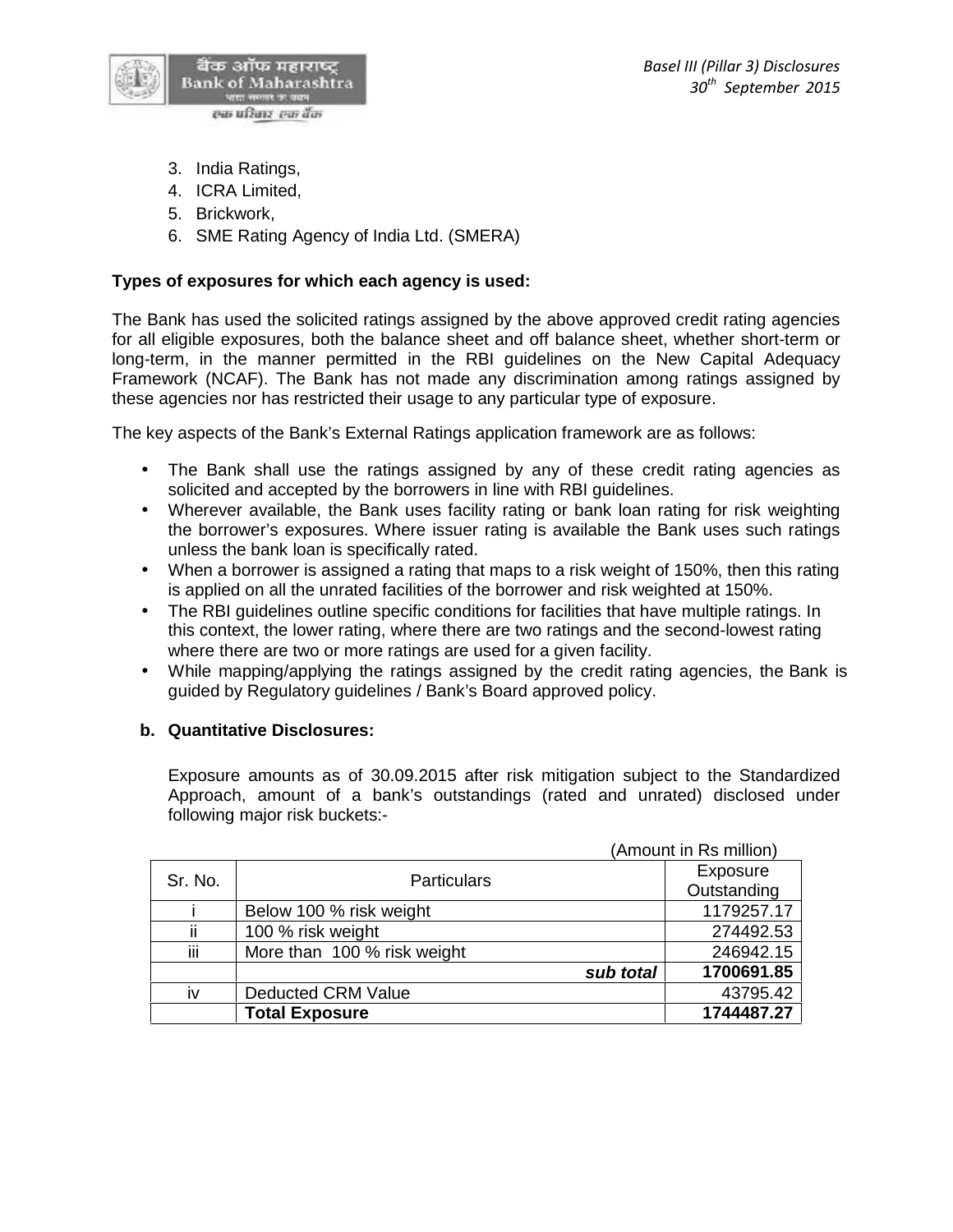

# **Table DF-5 – Credit Risk Mitigation: Disclosures for Standardised Approaches**

#### **Qualitative Disclosures**

#### **Policies for Credit Risk Mitigation:**

The Bank has a Board approved policy framework for collateral management and credit risk mitigation techniques, which include among other aspects guidelines on acceptable types of collateral, ongoing monitoring of collateral including the frequency and basis of valuation and application of credit risk mitigation techniques.

#### **Collateral Management**

The Bank defines collateral as it is an additional or sub-ordinate security given, over and above the primary security or in substitution thereof. It serves as an additional comfort to the bank for recovery of loans in default situations. At times, these securities are not connected to the main business of the borrower or may not be owned by the borrower. The Bank ensures that the underlying documentation for the collateral provides the Bank appropriate rights over the collateral or other forms of credit enhancement including the right to liquidate retain or take legal possession of it in a timely manner in the event of default by the counterparty.

#### **Collateral Valuation**

As stipulated by the RBI guidelines, the Bank uses the comprehensive approach for collateral valuation. Under this approach, the Bank reduces its exposure to counterparty when calculating its capital requirements to the extent of risk mitigation provided by the eligible collateral as specified in the Basel III guidelines. The Bank also applies appropriate haircuts. Bank has also put in place Lending Policy duly approved by the Board, which lay down the types of securities normally accepted by the Bank for lending, and administration / monitoring of such securities in order to safeguard/protect the interest of the Bank so as to minimize the risk associated with it. Both the fixed and the current assets obtained to secure the loans granted by the Bank as per policy prescription are subjected to valuation by outside valuers empanelled by the Bank. In respect of high value of collateral. Valuation from two or more valuers is obtained,

# **Description of the main types of collateral taken by the Bank**

For the purpose of computation of capital requirement for Credit Risk, the Bank recognizes only those collaterals that are considered as eligible for risk mitigation in RBI guidelines, which are as follows:

o Cash Deposit with banks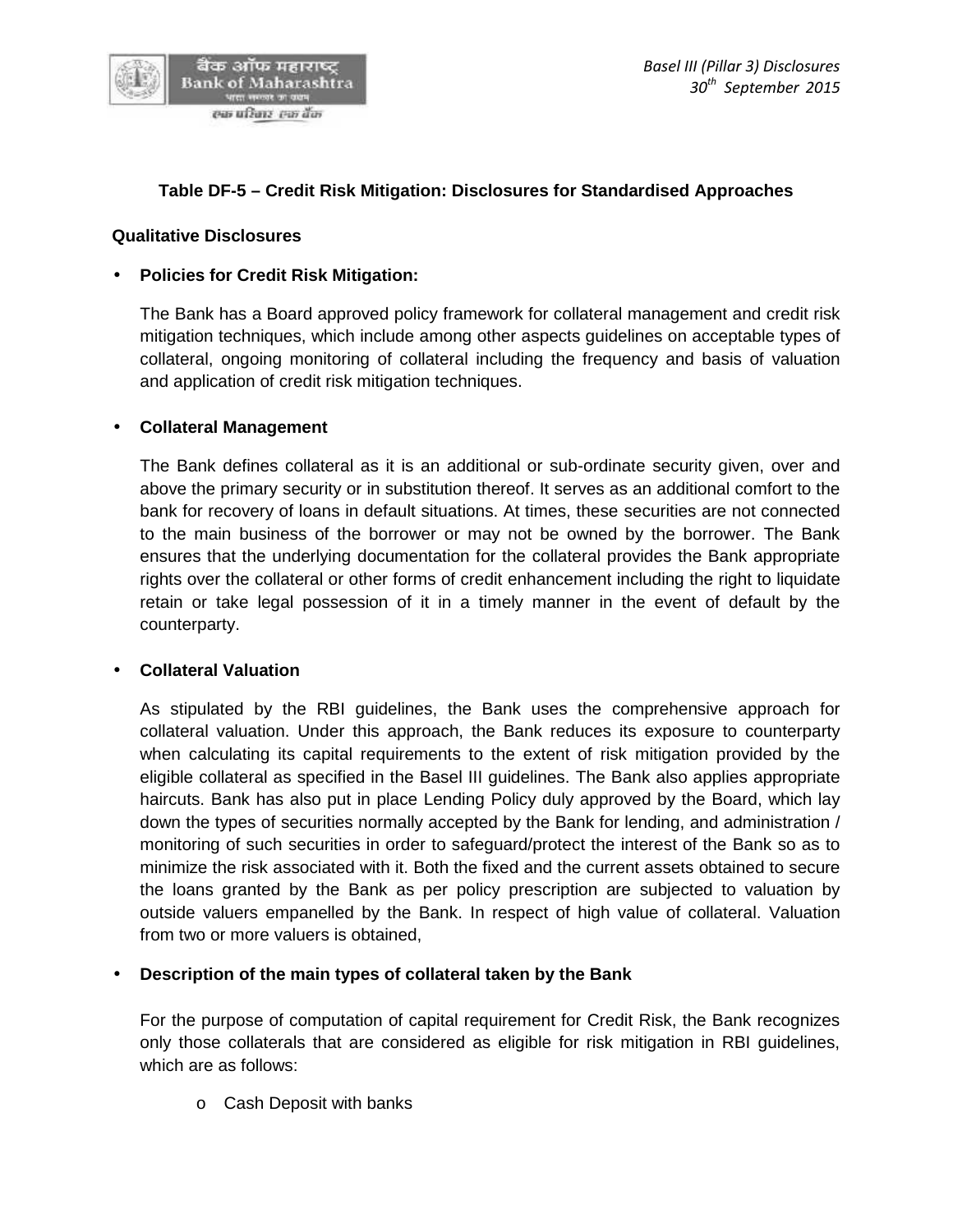

- o Gold, including bullion and Jewellery
- o Securities issued by Central and State Governments
- o Kisan Vikas Patra and National Savings Certificate
- o Life Insurance Policies with a declared surrender value of an insurance company which is regulated by the insurance sector regulator
- o Debt securities rated at least BBB(-), PR3/F3/A3
- $\circ$  Units of Mutual Funds, where the investment is in instruments mentioned above

# **Main types of guarantor counterparty and their creditworthiness**

Wherever required the Bank obtains personal or corporate guarantee as an additional comfort for mitigation of credit risk which can be translated into a direct claim on the guarantor which is unconditional and irrevocable. The Bank also accepts guarantee given by State / Central Government/ECGC/CGTMSE as a security comfort.

# **Concentrations within Credit Risk Mitigation**

The RBI guidelines, among its conditions for eligible credit risk mitigants, require that there should not be a material positive correlation between the credit quality of the counterparty and the value of the collateral being considered. Currently, Bank does not have any concentration risk within credit risk mitigation.

#### **Quantitative Disclosures:**

(a). For each separately disclosed credit risk portfolio the total exposure (after, where applicable, on- or off balance sheet netting) that is covered by eligible financial collateral after the application of haircuts.

|                                                                                    | (Amount in Rs million) |  |
|------------------------------------------------------------------------------------|------------------------|--|
|                                                                                    | 30.09.2015             |  |
| The total exposure (after, where applicable, on or off balance sheet netting)      | 43795.42               |  |
| that is covered by eligible financial collateral after the application of haircuts |                        |  |

(b) For each separately disclosed portfolio the total exposure (after, where applicable, on- or off balance sheet netting) that is covered by guarantees/credit derivatives (whenever specifically permitted by RBI)

|                                                                                                                                                                            | 30.09.2015 |
|----------------------------------------------------------------------------------------------------------------------------------------------------------------------------|------------|
| Total exposure (after, where applicable, on- or off-balance sheet netting)<br>that is covered by guarantees/credit derivatives (whenever specifically<br>permitted by RBI) | <b>NIL</b> |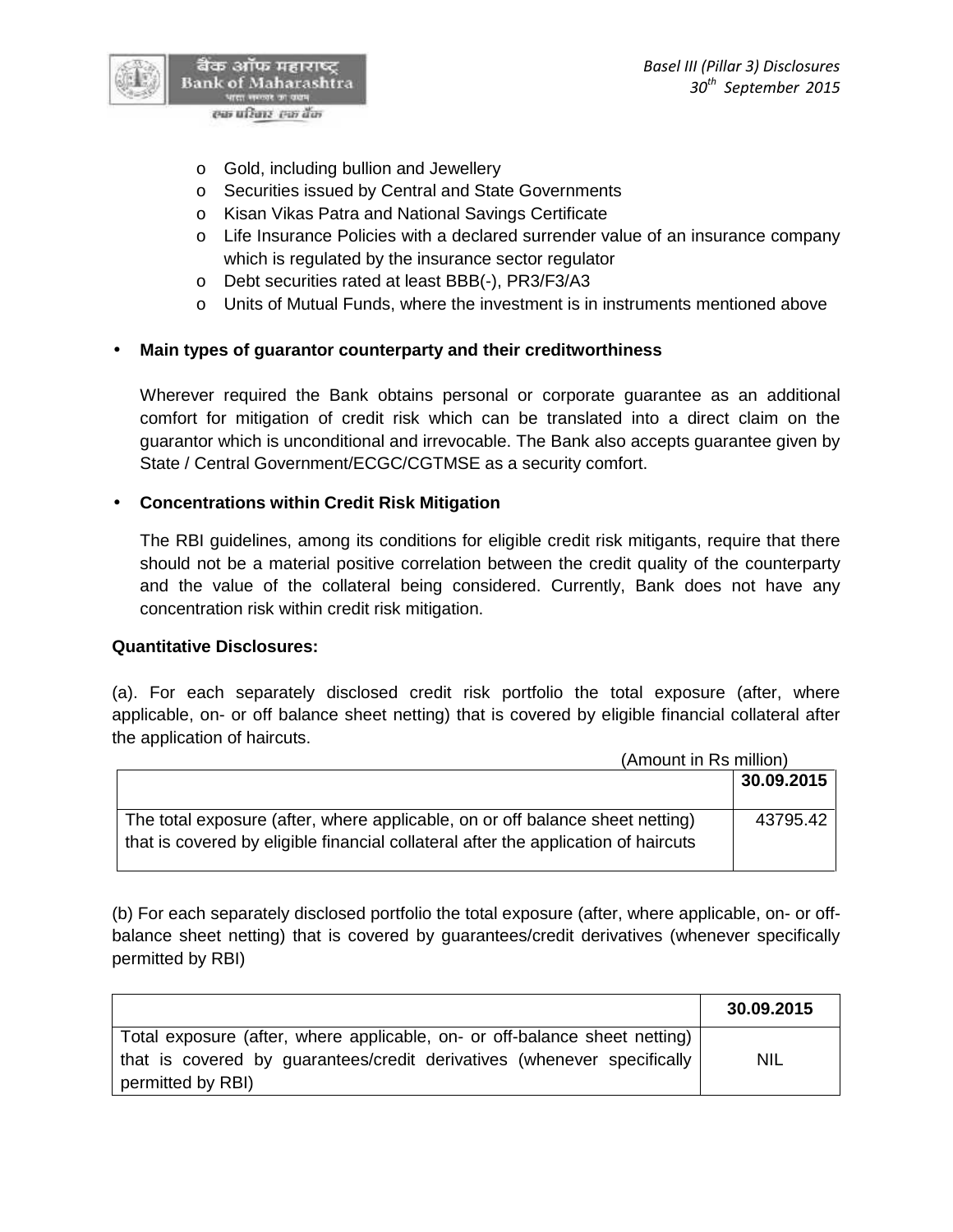# **Table DF-6 SECURITIZATION**

#### **Qualitative Disclosures:**

The Bank does not have any case of its assets securitized as on  $30<sup>th</sup>$  September 2015.

#### **Quantitative Disclosures:**

Quantitative Disclosure for Standardized Approaches is **Not Applicable**

# **Table DF-7 MARKET RISK IN TRADING BOOK**

#### **Qualitative Disclosures:**

#### **Market Risk:**

Market Risk is defined as the possibility of loss to a bank caused by adverse movements in the market variables such as interest rates, foreign currency exchange rates, equity prices and commodity prices. Bank's exposure to market risk arises from domestic investments (interest related instruments and equities) in trading book (both AFS and HFT categories), the Foreign exchange positions. Bank is not trading in commodities. The objective of the market risk management is to minimize the impact of losses on earnings and equity arising from market risk.

#### **Policies, strategies and processes for management of Market Risk**

The Bank has put in place Board approved Investment Management Policy & Investment Risk Management Policy, Market Risk Management Policy and Asset Liability Management (ALM) Policy for effective management of market risk in the Bank. The above policies lay down well defined organization structure for market risk management functions and processes whereby the market risks carried by the Bank are identified, measured, monitored and controlled within the policy framework consistent with the Bank's risk tolerance. The policies deal with the reporting framework for effective monitoring of market risk and also set various risk limits such as Overnight Limit, Intra-day limit, Aggregate Gap limit, Stop Loss limit, VaR limit etc. Exposure limits are set for the counterparty banks and the exposures are monitored on daily basis.

The ALM Policy deals with liquidity risk and interest rate risk management framework. The Bank has put in place mechanism of short term dynamic liquidity management and contingency plan for liquidity management. Prudential (Tolerance) limits are set for different residual maturity time buckets for efficient asset liability management. The Bank's contingency plan for liquidity management comprises various contingent measures to deal with any kind of stress on liquidity position. The Bank has put in place Board approved Stress Testing Policy and conducts periodic stress tests on liquidity risk, interest rate risk and foreign exchange risk.

Interest rate risk is managed through use of Gap Analysis of rate sensitive assets and liabilities and monitored. The Bank also has put in place Duration Gap Analysis framework for management of interest rate risk. The Bank estimates Earnings at Risk (EaR) and Modified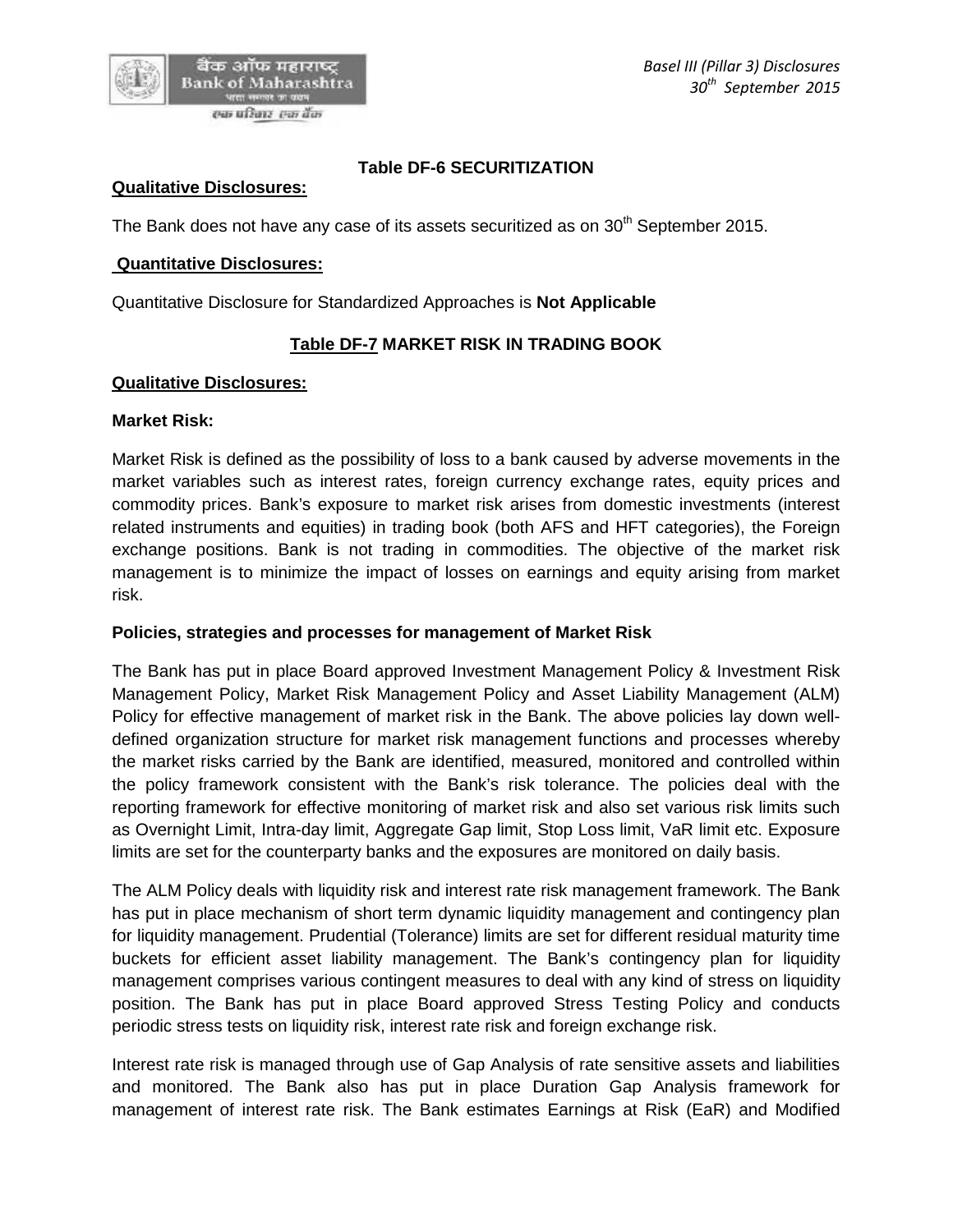

Duration Gap (DGAP) periodically against adverse movement in interest rate for assessing the impact on Net Interest Income (NII) and Economic Value of Equity (EVE).

The Asset Liability Management Committee (ALCO) / Board monitors adherence of prudential limits fixed by the Bank and determines the strategy in light of the market conditions. Dealing room activities are centralized and system is in place to monitor the dealing room activities. The Mid- Office at the Treasury & International Banking Department (TIBD) also monitors adherence of prudential limits on a continuous basis.

Market Risk Management Policy - To ensure that the Bank's operations are in line with Management expectations of return vis-à-vis market risk, it is crucial that the Bank has a defined set of principles and processes in place for articulating how it plans to manage the market risks it faces, in the Trading or Banking Book.

The Bank's Market Risk Management Policy aims to set out the broad outlines of the processes by which the market risks carried by the Bank shall be managed i.e. identified, measured, controlled and monitored in such a way that the risk taken is within the approved risk tolerance limits. The scope of this policy covers market risks arising from the bank's "Trading book" and investment portion of "Banking book".

# **Quantitative Disclosure:**

The Capital requirements for Market Risk are as under:

|     |                                                                                          | $\frac{1}{2}$ |
|-----|------------------------------------------------------------------------------------------|---------------|
|     | <b>Risk Category</b>                                                                     | 30.09.2015    |
|     | <b>Interest Rate Risk</b>                                                                | 3261.75       |
| ii  | <b>Equity Position Risk</b>                                                              | 615.13        |
| iij | Foreign Exchange Risk (including gold)                                                   | 45.00         |
|     | Total capital charge for market risks under<br>standardized duration approach (i+ii+iii) | 3921.88       |

(Amount in Rs million)

# **Table DF-8 OPERATIONAL RISK**

#### **Qualitative disclosures:**

# **Operational risk:**

Operational Risk is risk of loss resulting from inadequate or failed internal processes, people and systems or from external events. Operational risk includes Legal risk but excludes Strategic and Reputation Risk.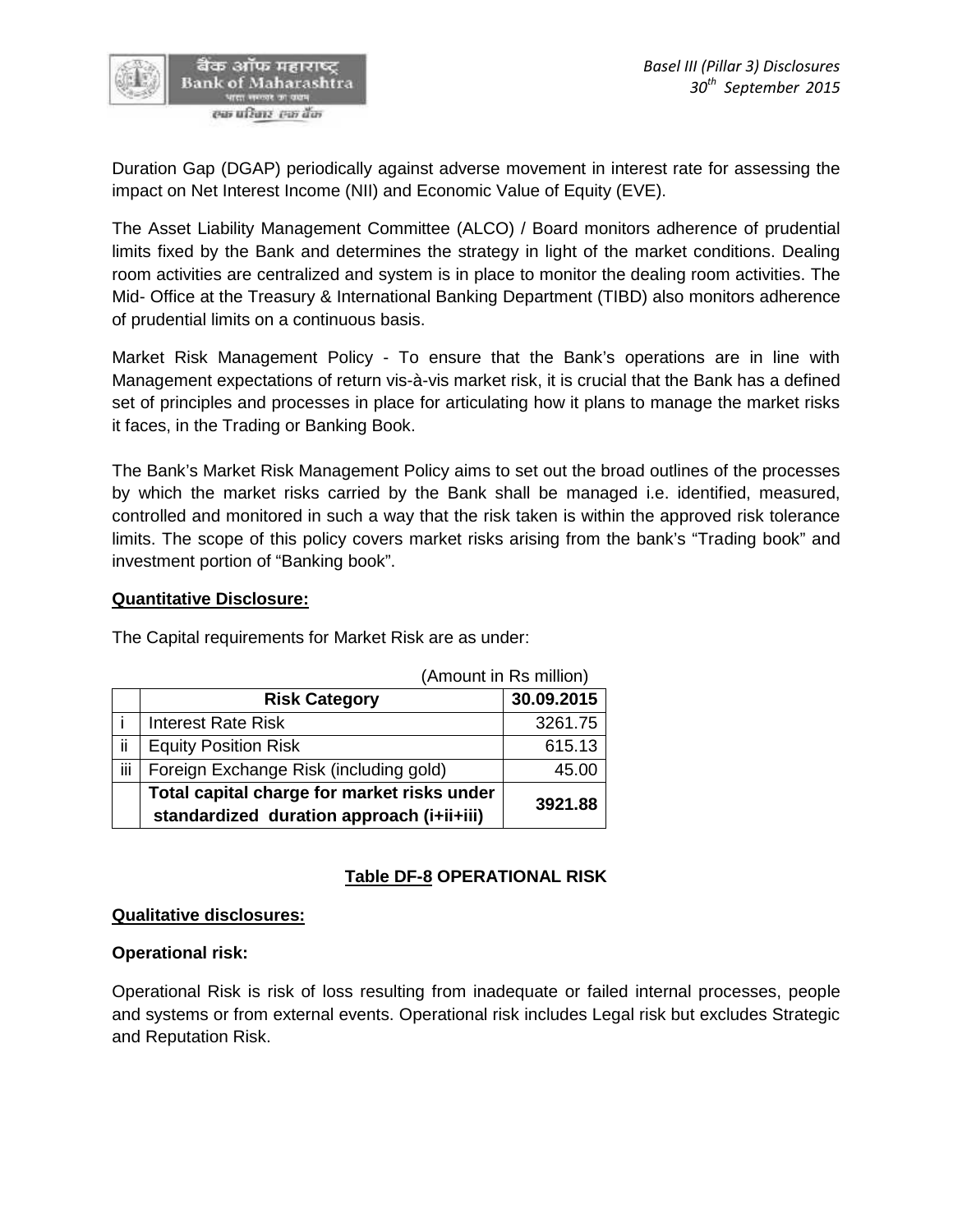

# **Policies on management of Operational Risk:**

The Bank has framed Operational Risk Management Policy in line with the RBI Guidelines for the Advanced Approaches for Operational Risk (TSA & AMA). The other policies which deal with management of operational risk are (a) Information System Security Policy, (b) Business Continuity Planning Policy, (c) Compliance Policy, (d) Outsourcing Policy and (e) Fraud Risk Management Policy.

**Strategies and processes:** The Operational Risk Management process of the Bank is driven by a strong organizational culture and sound operating procedures, involving corporate values, internal control culture, effective internal reporting. Policies are put in place for effective management of Operational Risk in the Bank.

The Bank has been constantly reviewing the legal documents to ensure that the legal documents are comprehensive and enforceable. As a measure of risk transfer, the Bank has obtained insurance cover for all the assets owned by the Bank. It is also ensured that the assets financed by the Bank are also adequately insured as a risk mitigation measure. The operational risk management policy outlines the organization structure and detail processes for management of operational risk. The basic objective of the policy is to closely integrate operational risk management system into the day-to-day risk management processes of the Bank by clearly assigning roles for effectively identifying, assessing, monitoring and controlling / mitigating operational risks and by timely reporting of operational risk exposures including material operational losses. Operational risks in the Bank are managed through comprehensive and well-articulated internal control framework.

# **Approach adopted for capital charge computation for operational risk:**

The Bank is following Basic Indicator Approach (BIA) for calculating capital charge for Operational Risk. The Bank is preparing for migrating to the Advanced Measurement Approach (AMA) for calculation of capital risk charge for Operational Risk. The Bank has received approval for migrating to 'The Standardised Approach' (TSA) for calculating Operational Risk Capital Charge as a parallel run . However, the Bank has allowed maintaining the capital charge as gets calculated under Basic Indicator Approach (BIA) for regulatory purpose.

# **Quantitative Disclosure:**

Capital charge for Operational Risk under Basic Indicator approach is **Rs 6542.00 Million.**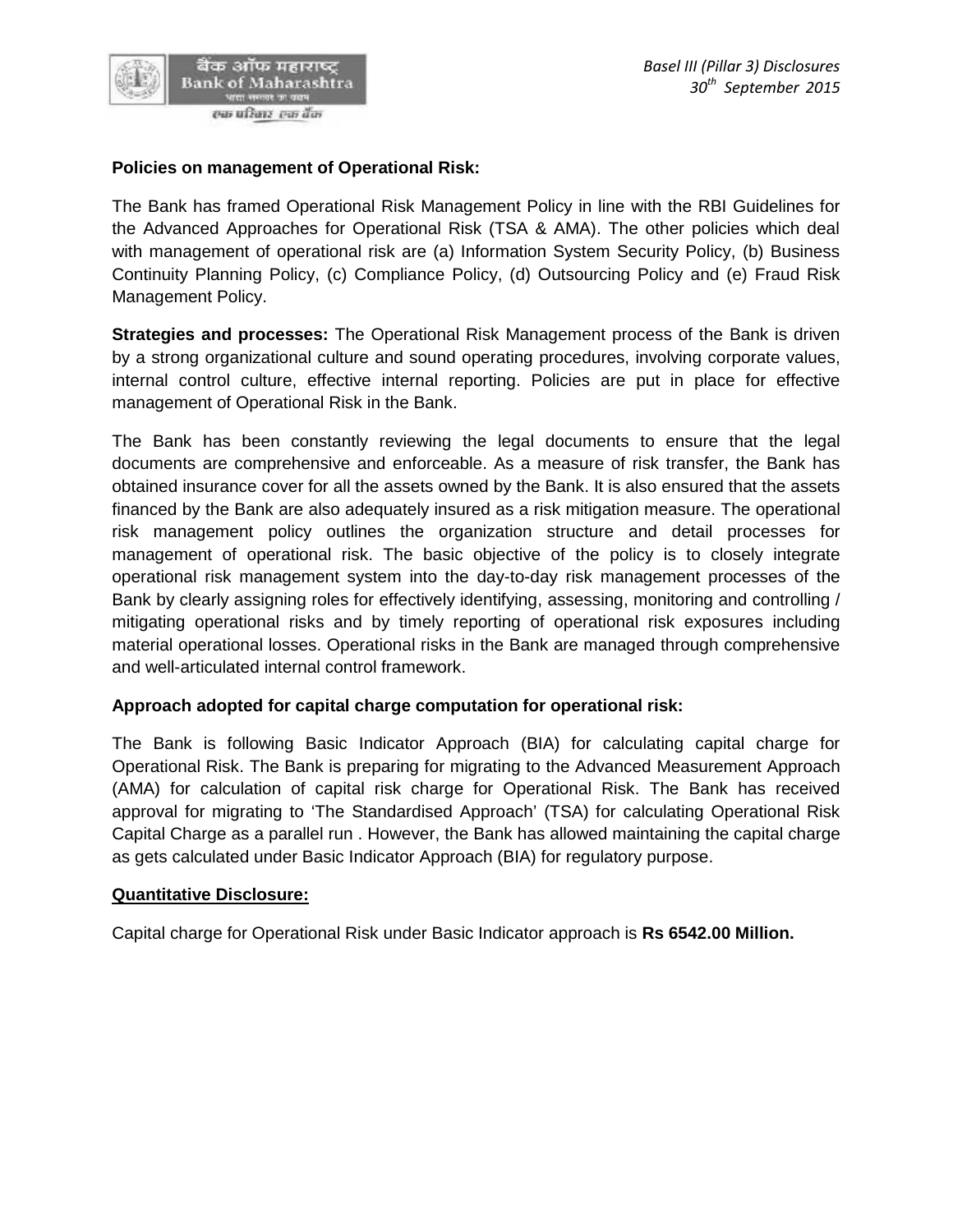

# **Table DF-9 INTEREST RATE RISK IN THE BANKING BOOK (IRRBB)**

#### **Qualitative Disclosures:**

#### **Interest Rate Risk in the Banking Book:**

Interest Rate Risk in the Banking Book (IRRBB) refers to the potential adverse financial impact on the Bank's Banking Book from changes in interest rates. The interest rate risk is measured and monitored through two approaches.

**(i) Earnings at Risk:** The impact on income (Earning Perspective) is measured through use of Traditional Gap Analysis by applying notional rate shock (parallel shift in the interest rates across assets and liabilities) upto 100 basis point (bps) for a period of one year.

**(ii) Economic Value of Equity (Duration Gap Analysis):** The Bank has adopted Duration Gap Analysis for assessing the impact (as a percentage) on the economic value of equity (Economic Value Perspective) in line with method suggested by RBI.

The impact on the Economic Value of Equity is analysed for a 200 bps rate shock as indicated by RBI.

The Economic Value of Equity is measured and monitored on a quarterly basis.

#### **Quantitative Disclosure: Earning at Risk:**

|                                |                                                           | (Amount in Rs. Million) |
|--------------------------------|-----------------------------------------------------------|-------------------------|
| <b>Change in Interest rate</b> | Parallel shift of 100 bps for 1 Year period<br>30.09.2015 |                         |
|                                |                                                           |                         |
|                                | $(+)$ 100 basis point                                     | $(-)$ 100 basis point   |
| Impact on Net Interest Income  | $2515.60 (+)$                                             | $2515.60(-)$            |

#### **Economic Value of Equity:**

|                                       | 30.09.2015            |                       |
|---------------------------------------|-----------------------|-----------------------|
|                                       | $(+)$ 200 basis point | $(-)$ 200 basis point |
| Impact on economic value of<br>equity | $(+)$ 15.08%          | $(-)$ 15.08%          |

# **Table DF-10: General Disclosure for Exposures Related to Counterparty Credit Risk**

#### **(a) Qualitative Disclosures:**

Bank is participating in the derivative market as a user to hedge the risk of underlying exposure of its own and that of its customers. Keeping in view the business composition of the Bank, the nature and mix of clients, capital requirement as also risk appetite, the Bank is dealing in the following derivative products.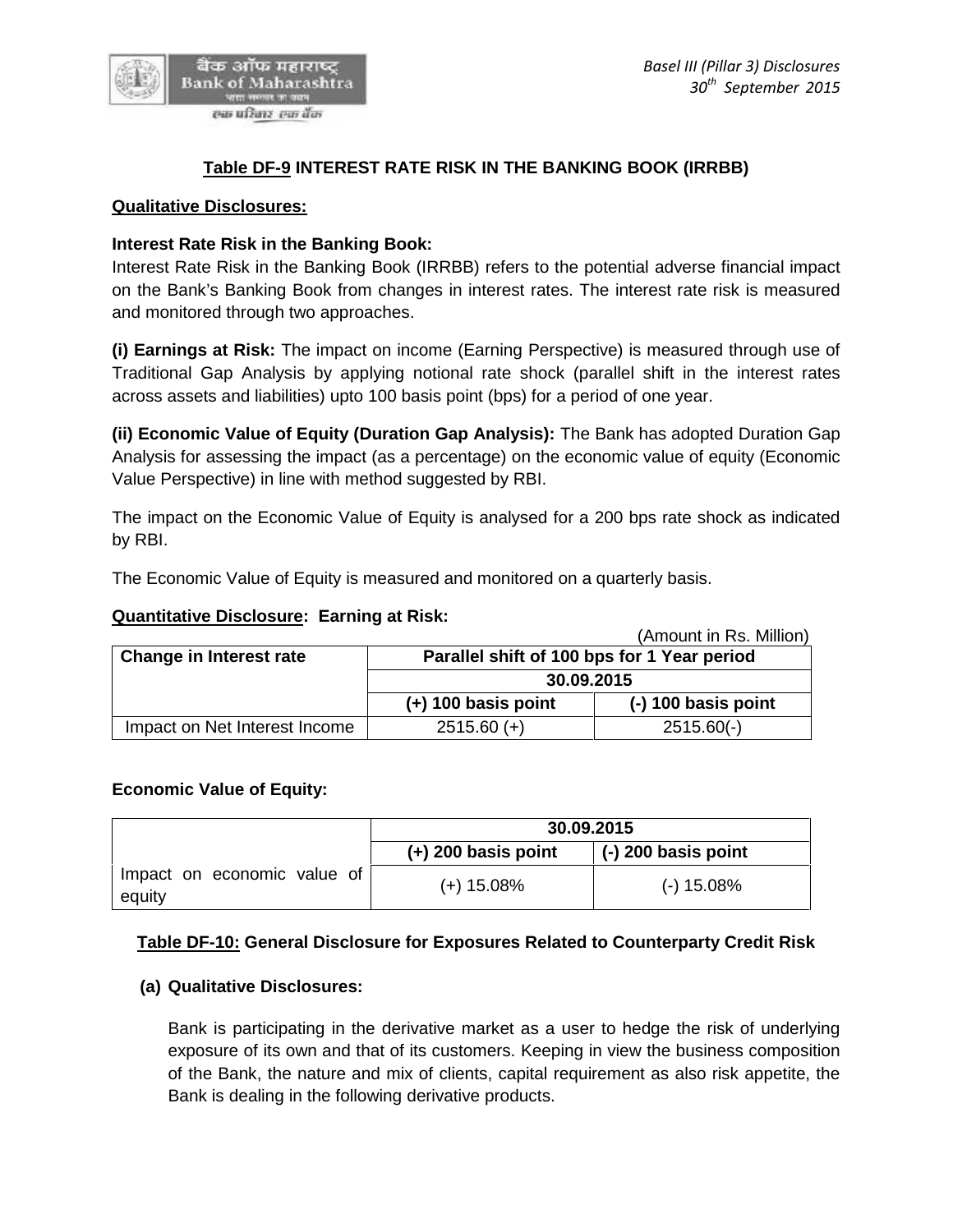

- Currency futures
- Foreign Exchange Forward contracts and currency swaps.
- Interest Rate Swaps OIS & IRS.

The Bank at present not undertaking the transactions under Credit Default Swaps and Currency options during the period under report:

The measurement and management of various risks is ensured by setting up various limits such as counter party limits, stop loss limits, Day light Limits, Overnight limit, Stop Loss Limits and exposure limits etc. at various levels. The utilization of such limits would be subject to the guidelines of RBI/SEBI/Exchanges.

From the exchange side, the limits stipulated are (1) initial margin (2) mark to market margins (3) open interest. Open interest and mark to market margins are adhered to by the bank.

In respect of currency futures transactions, Bank is maintaining account with the exchange approved Bank for the purpose of clearing and settlement of the transactions and also maintains the margin in the form of cash/bank deposits/bank guarantees/ G- Sec or any other approved securities.

Purpose of booking forward contracts is to hedge an exposure to exchange risk in respect of transaction for which sale and/or purchase of foreign exchange is permitted under FEMA 1999. The Bank offers to its customers forward contract as a product for hedging their foreign currency exchange risk.

The Bank is doing IRS/FRA deals only with those counterparty banks which have executed ISDA Master agreement/CSAs and for whom the bank has set up counterparty exposure limits.

The Bank has made requisite provision on credit exposure of derivative contracts computed as per current exposure method & as per RBI guidelines.

• Bank will describe the methodology and will assign economic capital for the counter party credit exposure, as and when bank will migrate to the Advanced Approaches of measurement of Risk and related Capital requirement.

|         | (Amount in Rs. million)          |            |
|---------|----------------------------------|------------|
| Sr. No. | <b>Particulars</b>               | 30.09.2015 |
|         | <b>Replacement Cost</b>          | 640.87     |
|         | <b>Potential Future Exposure</b> | 3430.87    |
| 3       | <b>Gross Credit Equivalent</b>   | 4071.74    |
|         | <b>Comprising:</b>               |            |

# **(b) Quantitative Disclosures**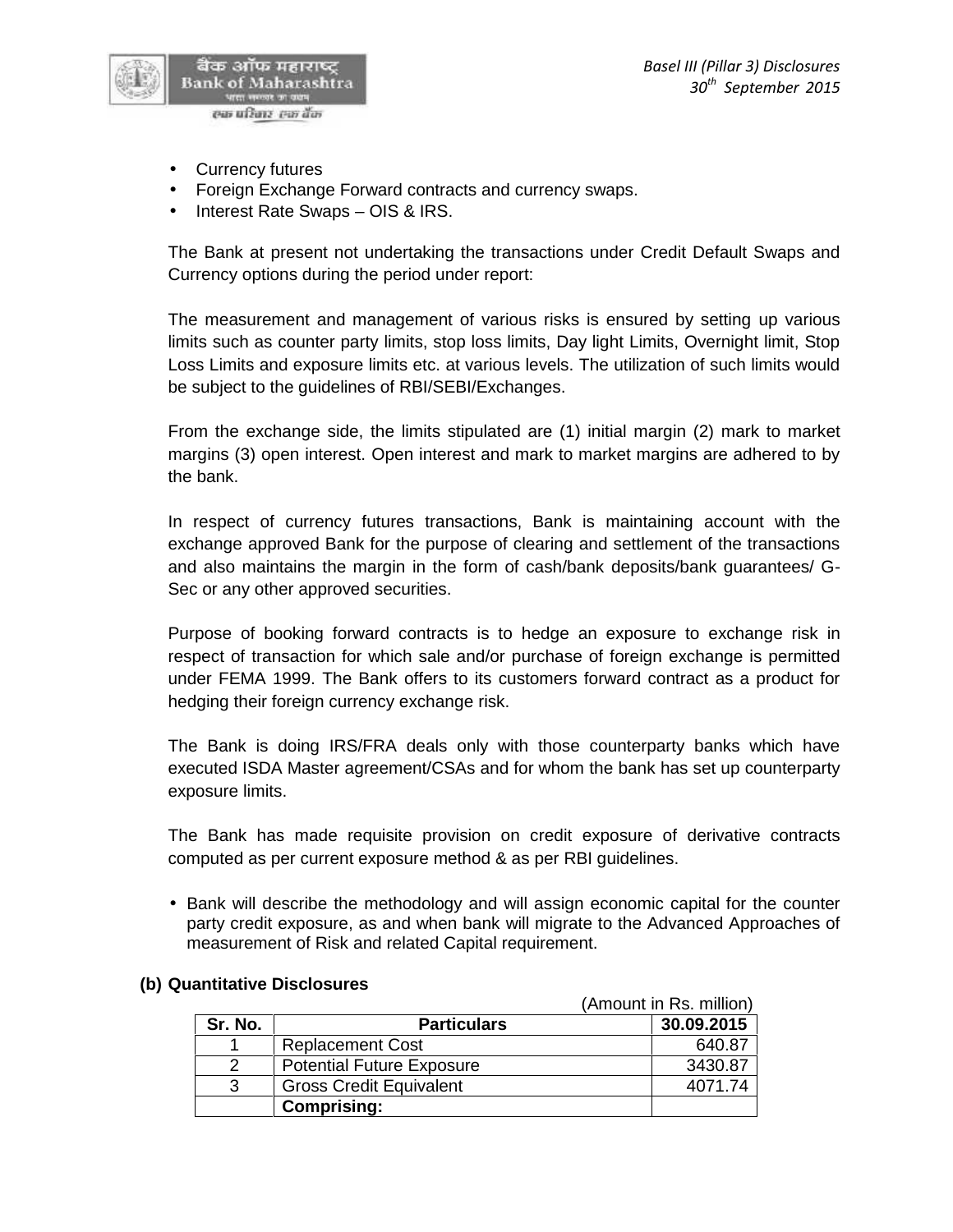बैंक ऑफ महाराष्ट्र Bank of Maharashtra



| Sr. No. | <b>Particulars</b>                                  | 30.09.2015 |
|---------|-----------------------------------------------------|------------|
| 3.1     | <b>Interest Rate Contract</b>                       | 46.25      |
| 3.2     | <b>Credit Derivatives Contract</b>                  | 0.00       |
| 3.3     | <b>Equity Contracts</b>                             | 0.00       |
| 3.4     | Foreign Exchange Contracts and Gold                 | 3384.62    |
| 3.5     | <b>Commodities Contracts</b>                        | 0.00       |
| 4       | <b>Gross Credit Equivalent Amount</b>               | 4071.74    |
| 5       | Less: Effect of Netting Arrangements                | 0.00       |
| 6       | <b>Credit Equivalent Amount after netting (4-5)</b> | 4071.74    |
| 7       | <b>Less: Collateral Amount</b>                      | 0.00       |
| 7.1     | <b>Eligible Financial Collateral</b>                | 0.00       |
| 7.2     | <b>Other Eligible Collateral</b>                    | 0.00       |
| 8       | <b>Net Credit Equivalent Amount</b>                 | 4071.74    |

Counterparty credit exposure is mitigated by exposure netting through ISDA agreements and recognition of eligible collateral, effects of which have been included in regulatory capital calculations where appropriate.

# **(c) Credit Derivatives Transactions-** (Amount in Rs Million)

| <b>Particulars</b>                      | <b>Notional of</b><br><b>Protection Bought</b> | <b>Credit Derivatives</b><br><b>Protection Sold</b> |
|-----------------------------------------|------------------------------------------------|-----------------------------------------------------|
|                                         |                                                |                                                     |
| Own Credit Portfolio                    | <b>NIL</b>                                     | <b>NIL</b>                                          |
| <b>Client Intermediation Activities</b> | <b>NIL</b>                                     | <b>NIL</b>                                          |
|                                         |                                                |                                                     |
| Total                                   | <b>NIL</b>                                     | <b>NIL</b>                                          |
|                                         |                                                |                                                     |
| Credit default swaps                    | <b>NIL</b>                                     | <b>NIL</b>                                          |
| Total return swaps                      | <b>NIL</b>                                     | <b>NIL</b>                                          |
|                                         |                                                |                                                     |
| Total                                   | NIL                                            | <b>NIL</b>                                          |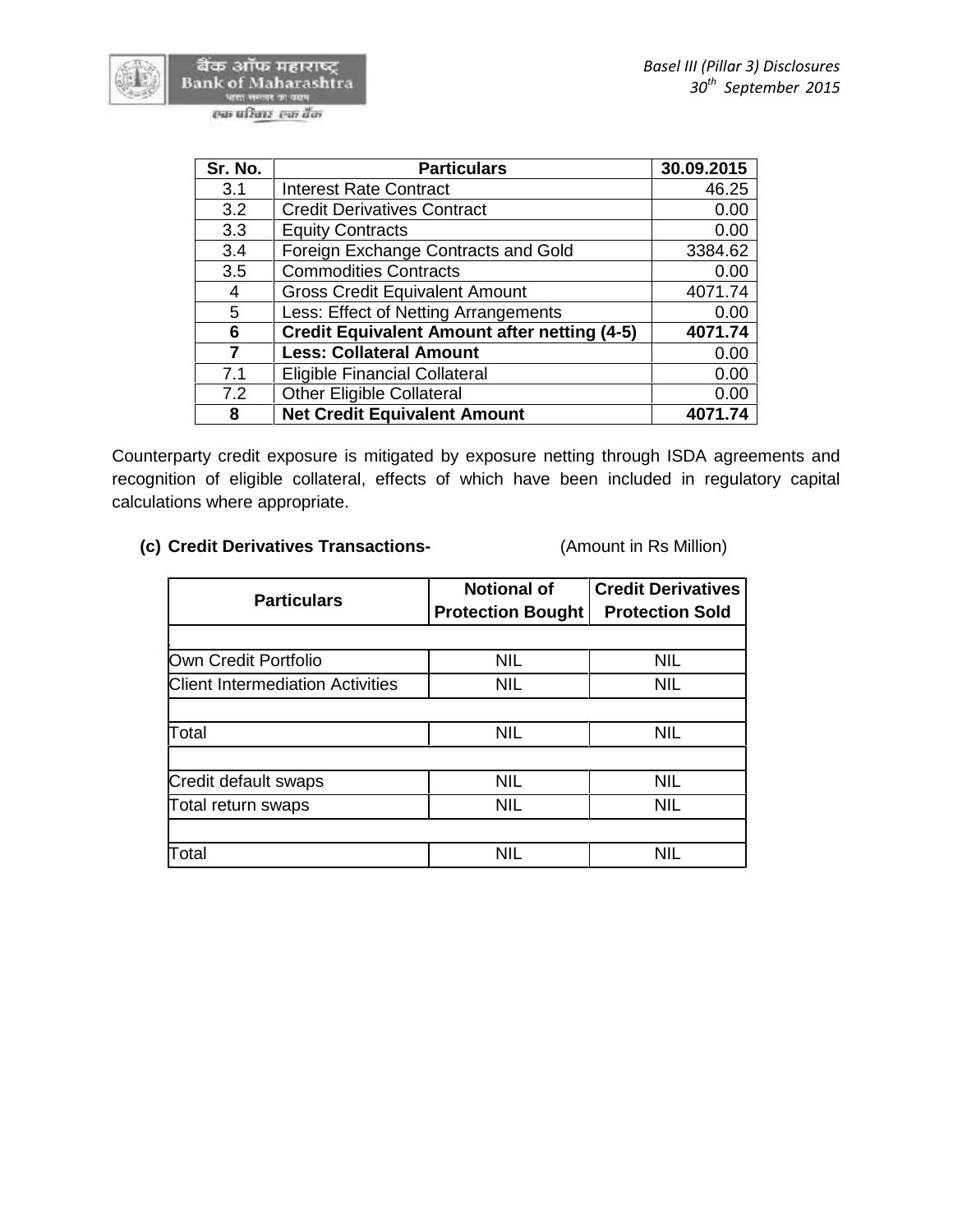#### **DF – 15: Disclosure Requirement for Remuneration**

# **Quantitative and Qualitative Disclosures: Not Applicable**

# **DF – 16: Equities : Disclosure for Banking Book Positions DF – 15: Disclosure Requirement for Remuneration<br>|antitative and Qualitative Disclosures: Not Applical<br>|- 16: Equities : Disclosure for Banking Book Positi**

#### **Qualitative Disclosure:**

बैंक ऑफ महाराष्ट्र **Bank of Maharashtra** 

General qualitative disclosure requirement with respect to Equity Risk.

- In accordance with the RBI guidelines on investment classification and valuation, Investments are classified on the date of purchase into "Held for Trading" (HFT), "Available for Sale" (AFS) and "Held to Maturity" (HTM) categories. Investments which the Bank intends to hold till maturity are classified as HTM securities. In accordance with RBI guidelines, equity investments held under the HTM category are classified as banking book for capital adequacy purpose. In accordance with the RBI guidelines on investment classification and valuation, Investments are classified on the date of purchase into "Held for Trading" (HFT), "Available for Sale" (AFS) and "Held to Maturity" (HTM) ca
- Investments in equity of subsidiaries and joint ventures are required to classify under HTM category in accordance with the RBI guidelines. These are held with a strategic HTM category in accordance with the RBI guidelines. These are held with a st<br>objective to maintain strategic relationships or for strategic business purposes.
- Investments classified under HTM category are carried at their acquisition cost and not • Investments classified under HTM category are carried at their acquisition cost and not<br>marked to market. Any diminution, other than temporary, in the value of equity investments is provided for. Any loss on sale of investments in HTM category is recognised in the Statement of Profit and Loss. Any gain from sale of investments under HTM category is recognised in the Statement of Profit and Loss and is appropriated, net of taxes and statutory reserve, to "Capital Reserve" in accordance with the RBI Guidelines. investments is provided for. Any loss on sale of investments in HTM category<br>recognised in the Statement of Profit and Loss. Any gain from sale of investments uno<br>HTM category is recognised in the Statement of Profit and L In accordance with the RBI guidelines on<br>Investments are classified on the date of prostements<br>"Wailable for Sale" (AFS) and "Held to Maturity"<br>Bank intends to hold till maturity are classified a<br>guidelines, equity investm
- As per RBI guidelines, Banks are allowed to hold investments in units of Venture Capital Fund (VCF) under Banking Book (HTM category) for initial period of 3 years and valued<br>at cost during this period. at cost during this period.

#### **Quantitative Disclosures**

# **1. Value of Investments**

(Amount in Rs million) **Investments Value as per Balance Sheet Fair Value Publicly Quoted Share Values (if materially different from fair value)** Unquoted  $\begin{array}{|c|c|c|c|c|c|}\n\hline\n\text{Unquoted} & & \text{799.24} & \text{799.24}\n\hline\n\end{array}$ Quoted NIL NIL NIL NIL N.A NIL **per**<br> **per**<br> **per**<br> **Publicly Quoted**<br> **Share Values (if<br>
materially<br>
different from<br>
fair value)** 

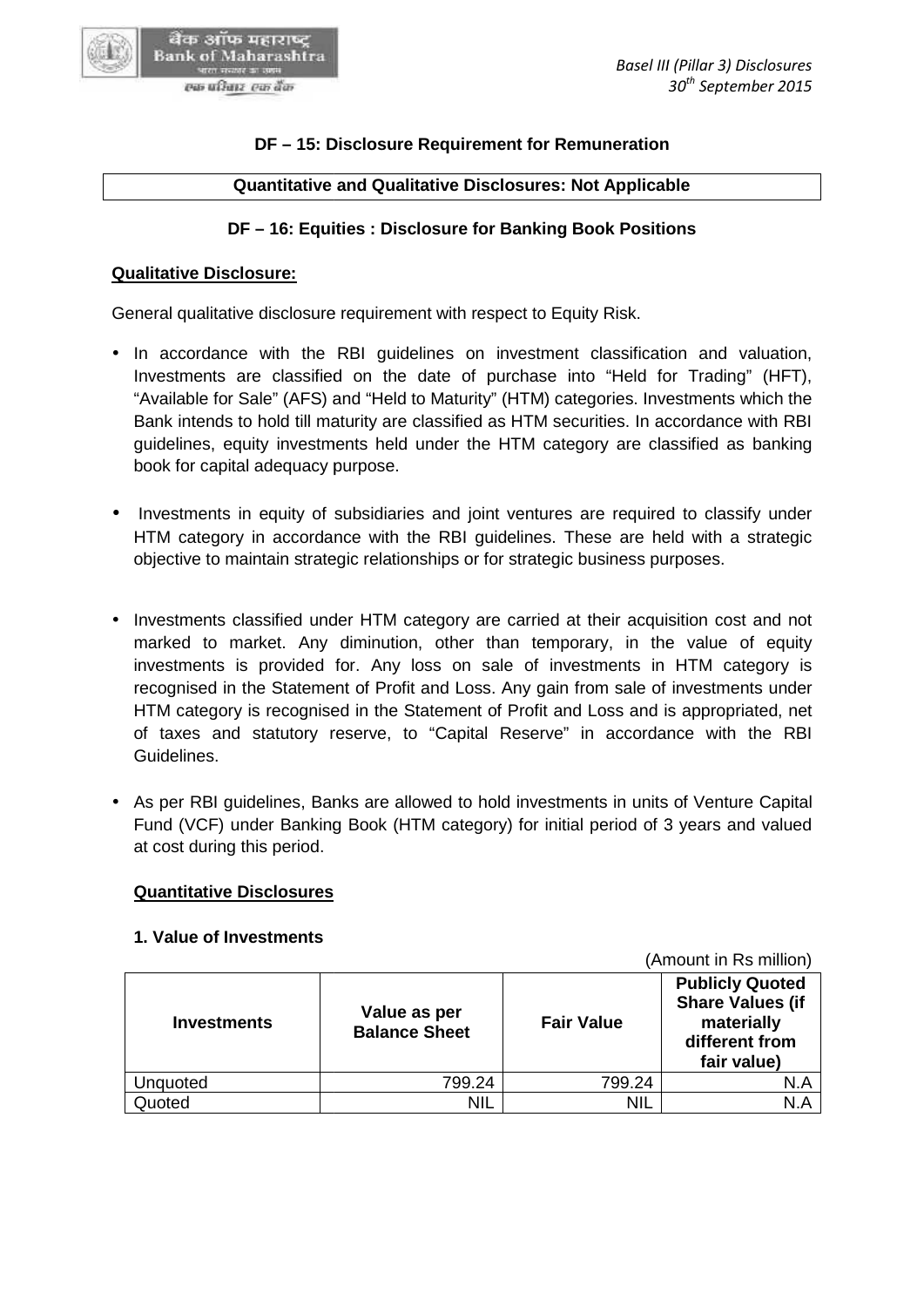

#### एक परिवार-एक बैंक

| <b>Investments</b>                                                                                                                                                                          | <b>Publicly Traded</b> | <b>Privately Held</b> |
|---------------------------------------------------------------------------------------------------------------------------------------------------------------------------------------------|------------------------|-----------------------|
| Associate and Joint<br>Subsidiary,<br><b>Ventures</b>                                                                                                                                       | <b>NIL</b>             | 734.71                |
| Other shares of PSU/Corporate,<br>which were in the books of the Bank<br>under HTM category<br>as<br>- on<br>02.09.2004 and as<br><b>RBI</b><br>per<br>guidelines, can be retained as such. | <b>NIL</b>             | <b>NIL</b>            |
| <b>Venture Capital Funds</b>                                                                                                                                                                | <b>NIL</b>             | 64.53                 |

# **3. Gain/ Loss Statement 3.**

(Amount in Rs million)

| (Amount in Rs million)                                                |            |  |
|-----------------------------------------------------------------------|------------|--|
| <b>Particulars</b>                                                    | Amount     |  |
| Cumulative realized gains (losses arising from sales and liquidations | NIL.       |  |
| in the reporting period.                                              |            |  |
| Total unrealized gains (losses)                                       | <b>NIL</b> |  |
| Total latent revaluation gains (losses)                               | <b>NIL</b> |  |
| Any amount of the above included in Tier I and Tier II capital        | <b>NIL</b> |  |

#### **4. Capital Requirement for Banking Book 4. Capital Requirement**

| Cumulative realized gains (losses arising from sales and liquidations<br>in the reporting period.                                                                                                  |                                               |                 | NIL                                      |                                      |
|----------------------------------------------------------------------------------------------------------------------------------------------------------------------------------------------------|-----------------------------------------------|-----------------|------------------------------------------|--------------------------------------|
| Total unrealized gains (losses)                                                                                                                                                                    |                                               |                 |                                          | <b>NIL</b>                           |
| Total latent revaluation gains (losses)                                                                                                                                                            |                                               |                 |                                          | <b>NIL</b>                           |
| Any amount of the above included in Tier I and Tier II capital                                                                                                                                     |                                               |                 |                                          | <b>NIL</b>                           |
| 4. Capital Requirement for Banking Book                                                                                                                                                            |                                               |                 |                                          | (Amount in Rs million)               |
| <b>Investments</b>                                                                                                                                                                                 | <b>Treatment</b><br>under<br><b>Basel III</b> | <b>Exposure</b> | <b>Risk</b><br>Weighted<br><b>Assets</b> | <b>Capital</b><br><b>Requirement</b> |
| Subsidiary,<br>Associate<br>Joint<br>and<br>Ventures<br>,Venture<br>Capital<br><b>Funds</b>                                                                                                        | <b>Risk</b><br>weighted<br>at 250%            | 734.71          | 1836.78                                  | 165.31                               |
| <b>of</b><br>Other<br>shares<br>PSU/Corporate, which<br>were in the books of<br>the Bank under HTM<br>category<br>as<br>on<br>02.09.2004 and as per<br>RBI guidelines, can be<br>retained as such. | <b>Risk</b><br>weighted<br>at 150%            | 64.53           | 96.79                                    | 8.71                                 |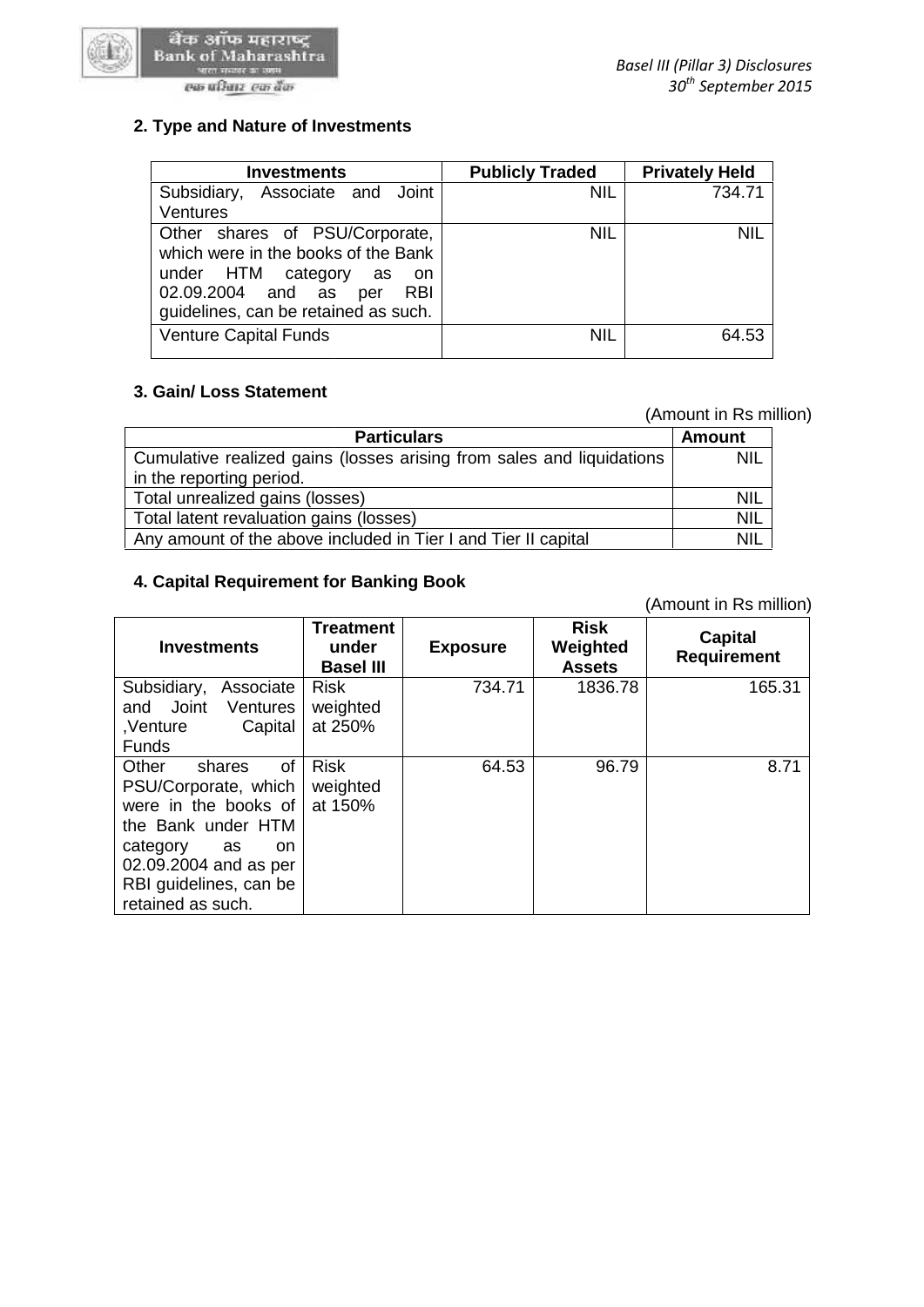

# **Leverage Ratio Disclosure**

|                | Leverage Ratio Disclosure                                                                                                                                                                                   |                     |
|----------------|-------------------------------------------------------------------------------------------------------------------------------------------------------------------------------------------------------------|---------------------|
|                | Table DF-17                                                                                                                                                                                                 |                     |
|                | Summary Comparison of accounting assets vs. leverage ratio exposure measure                                                                                                                                 |                     |
| Sr.<br>No.     | <b>Item</b>                                                                                                                                                                                                 | (Rs. in<br>million) |
|                | Total consolidated assets as per published financial statements                                                                                                                                             | 1471213.68          |
| $\overline{2}$ | Adjustments for Investments in Banking, Financial, Insurance and<br>Commercial entities that are consolidated for accounting purposes but<br>outside the scope of regulatory consolidation (Out of 1 above) | 0.00                |
| 3              | Adjustments for fiduciary assets recognized on the balance sheet<br>pursuant to the operative accounting framework but excluded from the<br>leverage ratio exposure measure                                 | 0.00                |
| 4              | Adjustments for derivative financial instruments                                                                                                                                                            | 4071.74             |
| 5              | Adjustment for securities financing transactions (i.e. repos and similar<br>secured lending)                                                                                                                | 0.00                |
| 6              | Adjustment for off-balance sheet items (i.e. conversion to credit<br>equivalent amounts of off- balance sheet exposures)                                                                                    | 124541.24           |
| 7              | Other adjustments                                                                                                                                                                                           | (446.90)            |
| 8              | <b>Leverage Ratio Exposure</b>                                                                                                                                                                              | 1599379.76          |

| Adjustment for off-balance sheet items (i.e. conversion to credit<br>6                                                          | 124541.24           |
|---------------------------------------------------------------------------------------------------------------------------------|---------------------|
| equivalent amounts of off- balance sheet exposures)                                                                             |                     |
| $\overline{7}$<br>Other adjustments                                                                                             | (446.90)            |
| 8<br>Leverage Ratio Exposure                                                                                                    | 1599379.76          |
|                                                                                                                                 |                     |
| Table DF-18                                                                                                                     |                     |
| Leverage Ratio Common Disclosure Template                                                                                       |                     |
| Sr.<br><b>Item</b><br>No.                                                                                                       | (Rs. in<br>million) |
| <b>On-Balance Sheet Exposure</b>                                                                                                |                     |
| $\mathbf{1}$<br>On-balance sheet items (excluding derivatives and SFTs, but including                                           | 1471213.68          |
| collateral)                                                                                                                     |                     |
| $\overline{2}$<br>(Asset amounts deducted in determining Basel III Tier 1 capital)                                              | (446.90)            |
| $\overline{3}$<br>Total on-balance sheet exposures (excluding derivatives and SFTs)                                             | 1470766.78          |
| (sum of lines 1 and 2)                                                                                                          |                     |
| Replacement cost associated with all derivatives transactions (i.e. net of<br>$\overline{4}$<br>eligible cash variation margin) | 640.87              |
| Add-on amounts for PFE associated with all derivatives transactions<br>5                                                        | 3430.87             |
| 6<br>Gross-up for derivatives collateral provided where deducted from the                                                       | 0.00                |
| balance sheet assets pursuant to the operative accounting framework                                                             |                     |
| $\overline{7}$<br>(Deductions of receivables assets for cash variation margin provided in<br>derivatives transactions)          | 0.00                |
| (Exempted CCP leg of client-cleared trade exposures)<br>8                                                                       | 0.00                |
| Adjusted effective notional amount of written credit derivatives<br>9                                                           | 0.00                |
| 10<br>(Adjusted effective notional offsets and add-on deductions for written<br>credit derivatives)                             | 0.00                |
| 11<br>Total derivative exposures (sum of lines 4 to 10)                                                                         | 4071.74             |
| 12<br>Gross SFT assets (with no recognition of netting), after adjusting for                                                    | 0.00                |
| sale accounting transactions                                                                                                    |                     |
| (Netted amounts of cash payables and cash receivables of gross SFT<br>13                                                        | 0.00                |
| assets)                                                                                                                         |                     |
| 14<br>CCR exposure for SFT assets                                                                                               | 0.00                |
| 15<br>Agent transaction exposures                                                                                               | 0.00                |
| 16<br>Total securities financing transaction exposures (sum of lines 12<br>to 15)                                               | 0.00                |